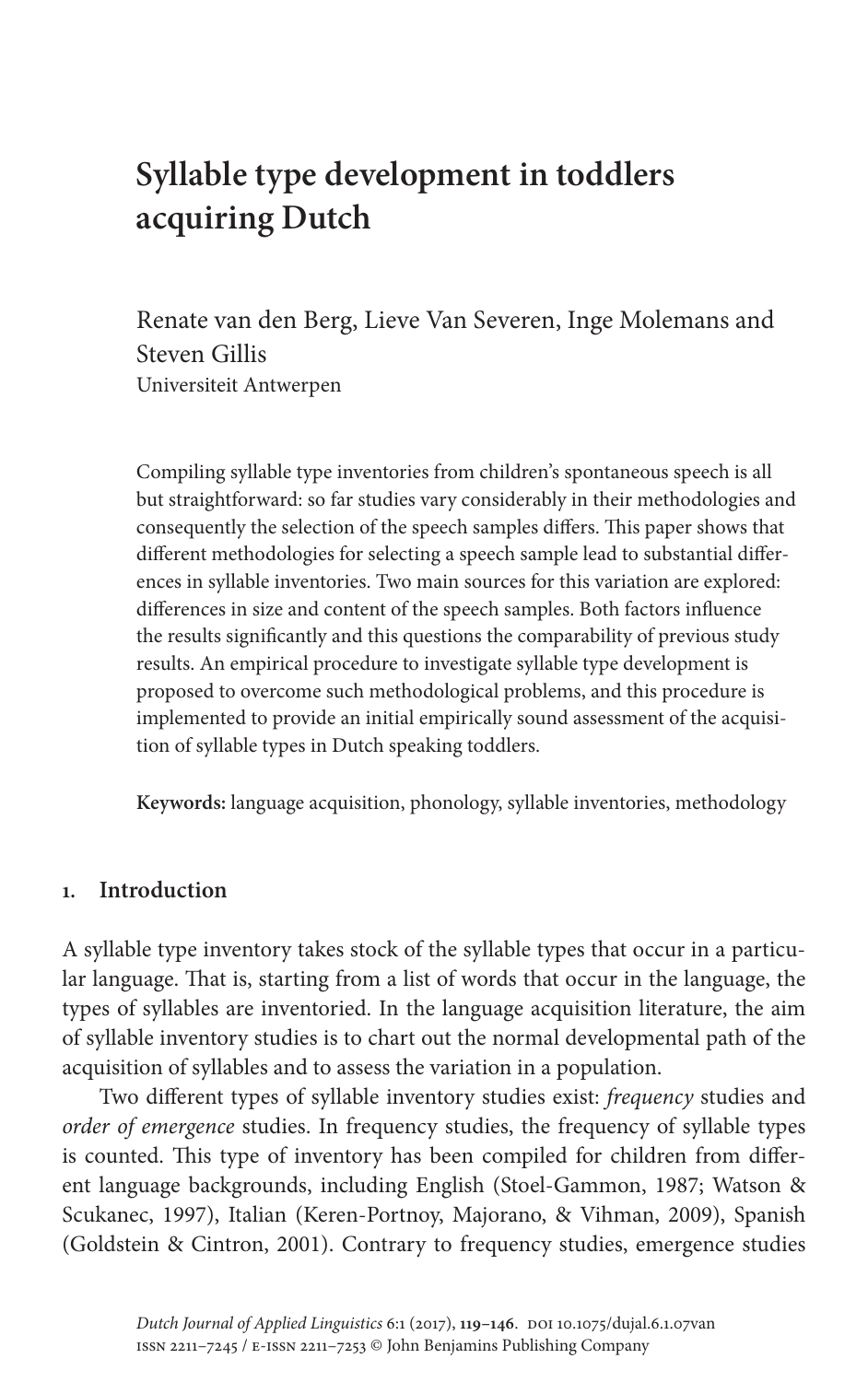[chart th](#page-25-2)e order of emergence of the different syllable types, such as for Dutch (Fikkert, 1994; Levelt, Schiller, & Levelt, 2000) or German (Grijzenhout & Joppen-Hellwig, 2002).

In order to construct and compare syllable inventories, students of language acquisition typically rely on transcriptions of spontaneous speech recordings. These recordings are used to determine the frequency distribution of syllable types or the sequence in which various syllable types emerge. Usually, as a next step, an explanation is sought for the distribution or emergence of syllable types in terms of theoretical constructs such as markedness. The present study will pay attention to the compilation of the spontaneous speech samples and on to the procedure followed in establishing children's syllable inventories on the basis of these samples.

The first step in analyzing syllables in children's speech consists of selecting the relevant material for analysis. In this respect, studies differ as to the portions of the corpora that are considered relevant. In the literature various selection procedures have been proposed, which differ as to the inclusion of imitated words, the inclusion of different variants of the same word, and the like. In the first study reported in this paper, the effect of these various selection procedures on the eventual syllable inventories is measured. If there is indeed a significant effect in that depending on the procedure syllable inventories of different sizes are compiled, then this hampers the comparison of children across studies.

[Not only the composition](#page-26-3) [of a speech sample but also the amount of](#page-26-4) [s](#page-26-3)peech [data in a sample has been shown to in](#page-26-5)[fluence the outcome of an analysis. Th](#page-26-6)e effect [of the amount of](#page-26-7) data has been shown for several language measures (Hutchins, Brannick, Bryant, & Silliman, 2005; Rowland, Fletcher, & Freundenthal, 2008; Schiller, Meyer, Baayen, & Levelt, 1996; Taelman, Durieux, & Gillis, 2005; Tomasello & Stahl, 2004). These researchers point out that there is a need for using controlled samples (e.g., samples of equal size) when working with spontaneous speech data. In the second study reported in this paper, it will be illustrated that depending on the amount of data in the speech samples, the composition of the syllable inventories varies considerably.

Having shown in Study 1 and 2 that differences in the procedures do indeed matter, a new procedure will be proposed which takes into account the identified methodological pitfalls. This new procedure will be applied in charting out the syllable inventories from transcriptions of the spontaneous speech of 30 children acquiring Dutch. As such, this constitutes the largest cohort studied in a longitudinal study of the developmental order of emergence of syllable types. The study reveals an invariant pattern that covers the development at word-onset, but over time this pattern becomes more and more variable. The results do not corroborate prior studies of syllable structure development in Dutch. Consequently, this questions the interchangeability of inventory studies' results as such. Particularly,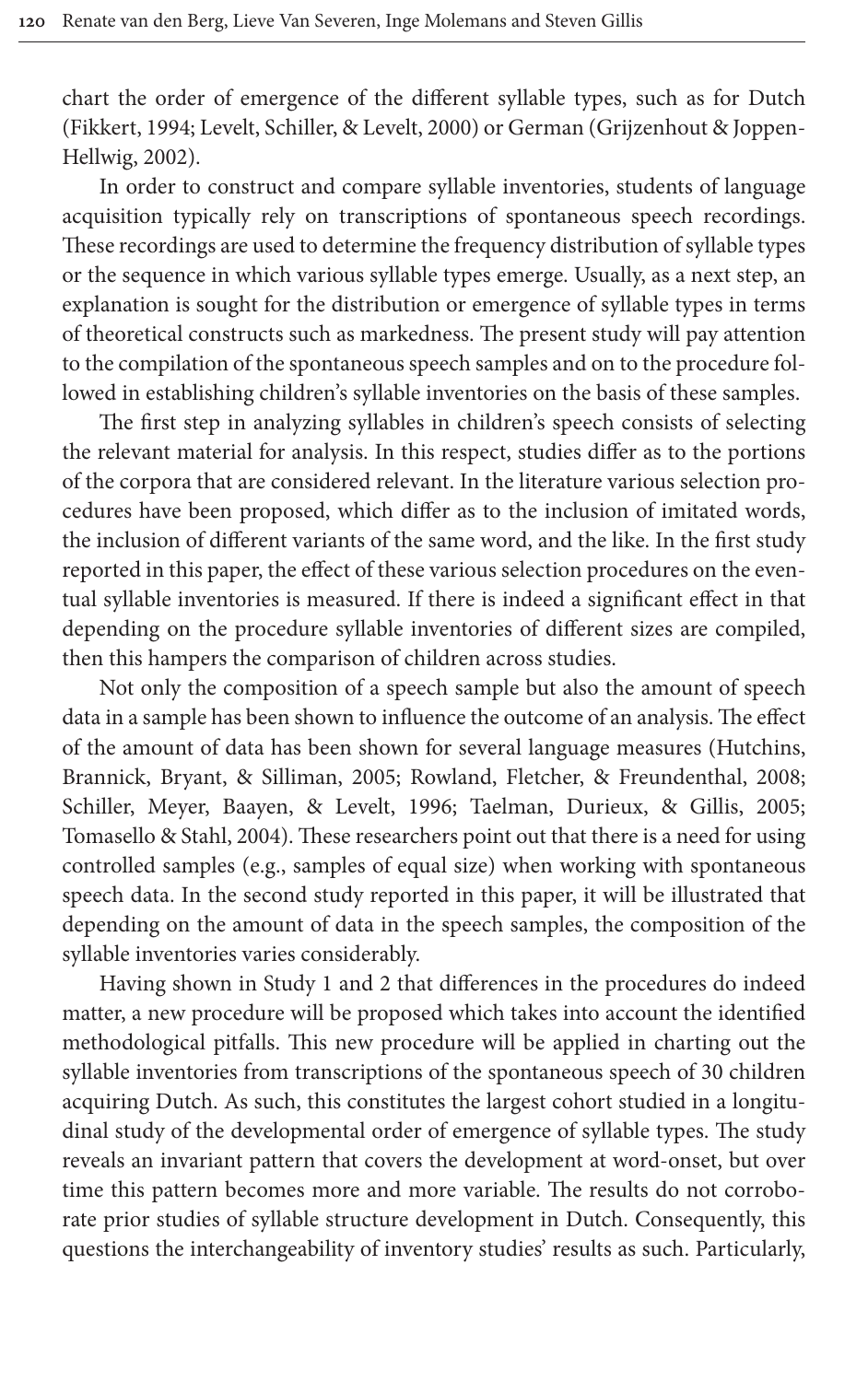comparative studies which involve clinical and typically developing populations should take into account the methodological issues discussed in this study.

# **2. Study 1: Comparison of different procedures**

Researchers have applied variable [guidelines for compilin](#page-26-0)[g syllable inven](#page-26-8)tories. [The pur](#page-26-8)pose [of the present stud](#page-26-2)y is to examine the effect of word and/or syllable selection criteria on the syllable inventories. Three procedures used in the literature were selected, namely those used by Stoel-Gammon (1987), Thal, Oroz, & McCaw (1995), and Levelt et al. (2000). These three procedures differ in the word/ syllable selection criteria, and the aim is to find out if these differences really matter: does the application of the specific selection criteria lead to different syllable type inventories? If that is indeed the case, then this poses serious problems with respect to the comparability of the findings reported in the relevant literature up till now.

# **2.1** Method

### **2.1.1** *Participants, data collection and annotation*

Thirty typically developing, monolingual children (14 girls and 16 boys) acquiring Dutch and living in Flanders (the northern, Dutch-speaking part of Belgium) were (video) recorded longitudinally from 6 months until 24 months of age on a monthly basis. The infants were recruited by announcements posted at the university, in day-care centres, on a popular website for young parents (www.zappybaby. be), and from famili[es known by the researc](#page-27-1)hers. Children were included in the study population when they showed no health or developmental problems, no (history of) hearing problems were apparent, and no repeated scores less than percentile 1 on the N-CDI (Zink & Lejaegere, 2002) were achieved. Parents were also monolingual, had normal hearing, and spoke Standard Dutch to their child. Furthermore, they could be categorized as mid-to-high Socio Economic Status (mhSES) according to the selection criteria developed for the *Corpus Gesproken Nederlands* (CGN, the "Spoken Dutch Corpus").

### **2.1.2** *Data collection*

Video and audio recordings of spontaneous speech of the 30 children were collected once a month from the age of 6 months onwards up to 24 months of age. Recordings took place at the children's homes and consisted of spontaneous, unstructured interactions between the children, their parent(s), and occasionally the researcher, a sibling or other family member(s). Recordings were made with a JVC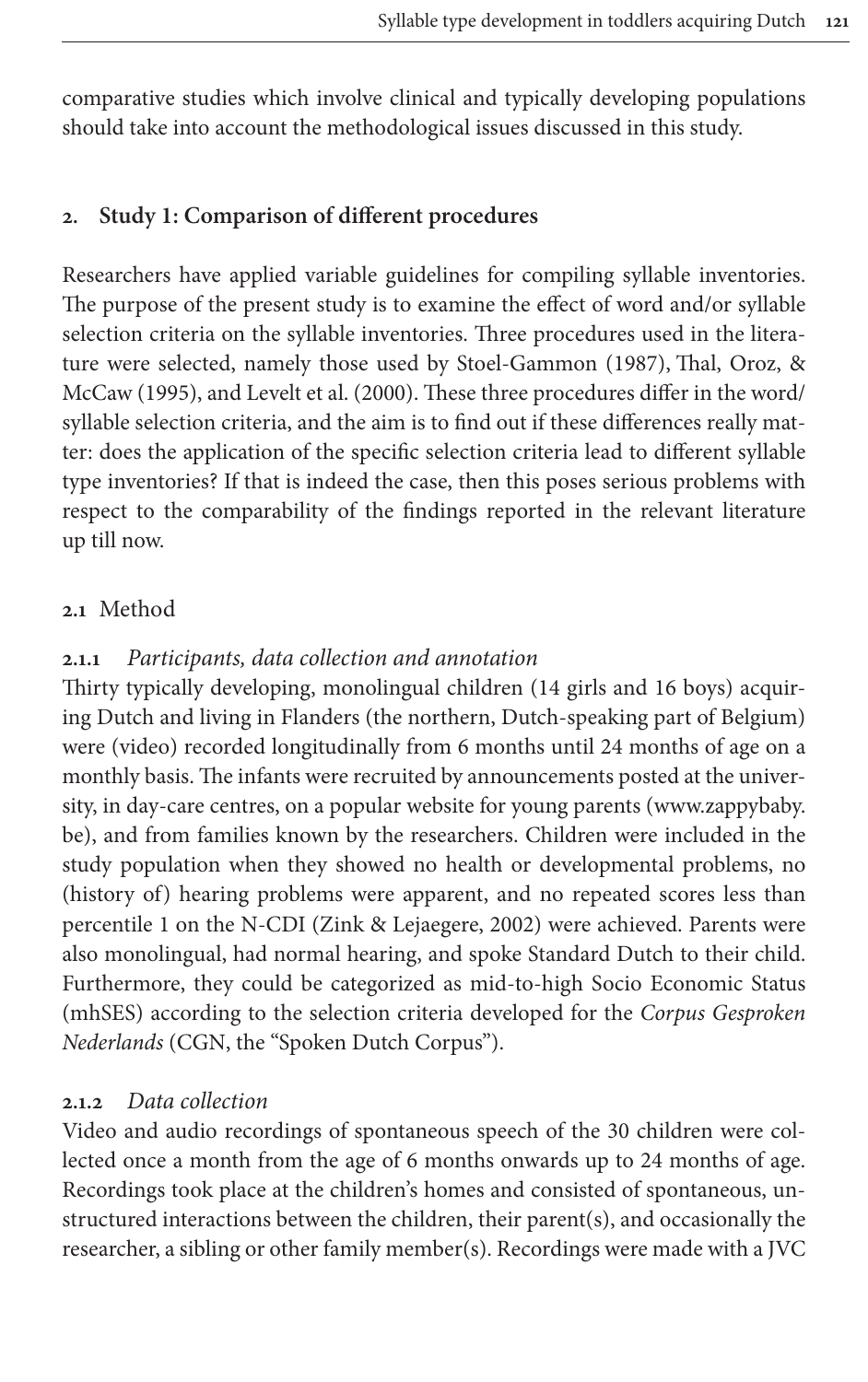digital camera (type GZ-MG77E) with built-in microphone. Every month 80–120 minutes of interaction per child were videotaped. After the recording session, the researcher selected twenty minutes in which the child was most vocally active.

### **2.1.3** *Data [annotation](#page-26-9)*

<span id="page-3-0"></span>Based o[n](#page-3-0) the visual and acoustic signal the twenty minutes sample of each recording was transcribed by means of the CLAN application according to the CHAT conventions (MacWhinney, 2000). A sample transcription and annotation is provided in (1).

(1) \*CHI: tractor. %eng: tractor %pho: tatɔ %syl: [1](#page-3-0) t a .\_0 t ɔ ./ %cva:  $1 c v. 0 c v.$ 

The transcription in (1) contains one utterance of a child (\*CHI). The identifier \*CHI is followed by an orthographic transcription, and, for convenience sake, an English translation is added (%eng). The line headed by %pho contains the phonemic transcription in IPA symbols. The syllabified phonemic string is represented on the %syl line: syllables are identified and syllable boundaries are mark[ed](#page-3-0) by the underscore character. Each syllable is further analyzed as consisting of an onset, a nucleus, and a coda. Unfilled positions are represented by a full stop character " . ". For instance, the coda of the first and the second syllable in Example (1) are empty. In addition, the lexical stress of each syllable is indicated:  $1 =$  stressed, 0 = unstressed. On the %cva line, segmental information is represented as either C for consonants or V for vowels.

### **2.1.4** *Inter and intra transcriber reliability*

The between and within transcribers reliability of the phonemic transcriptions of the children's speech samples was checked. A subset (10%) of the original data was retranscribed by a second, equally experienced transcriber, who was also involved in [the present study. In addition, fo](#page-25-3)r intratranscriber reliability the first transcriber transcribed 5% of her original speech files again after at least two months. The two transcriptions were aligned with a dynamic alignment algorithm based on ADAPT (Elffers, Van Bael, & Strik, 2005). 2,444 words were retranscribed for the intrarater reliability check, and 2,699 words for the interrater reliability check. For the intrarater reliability an overall agreement score of 84.17% and a Kappa score of 0.83 were achieved at the level of individual segments (*N* = 7,440). For interrater reliability 70.43% agreement and a Kappa score of 0.68 were calculated at the level of individual segments  $(N = 8,532)$ .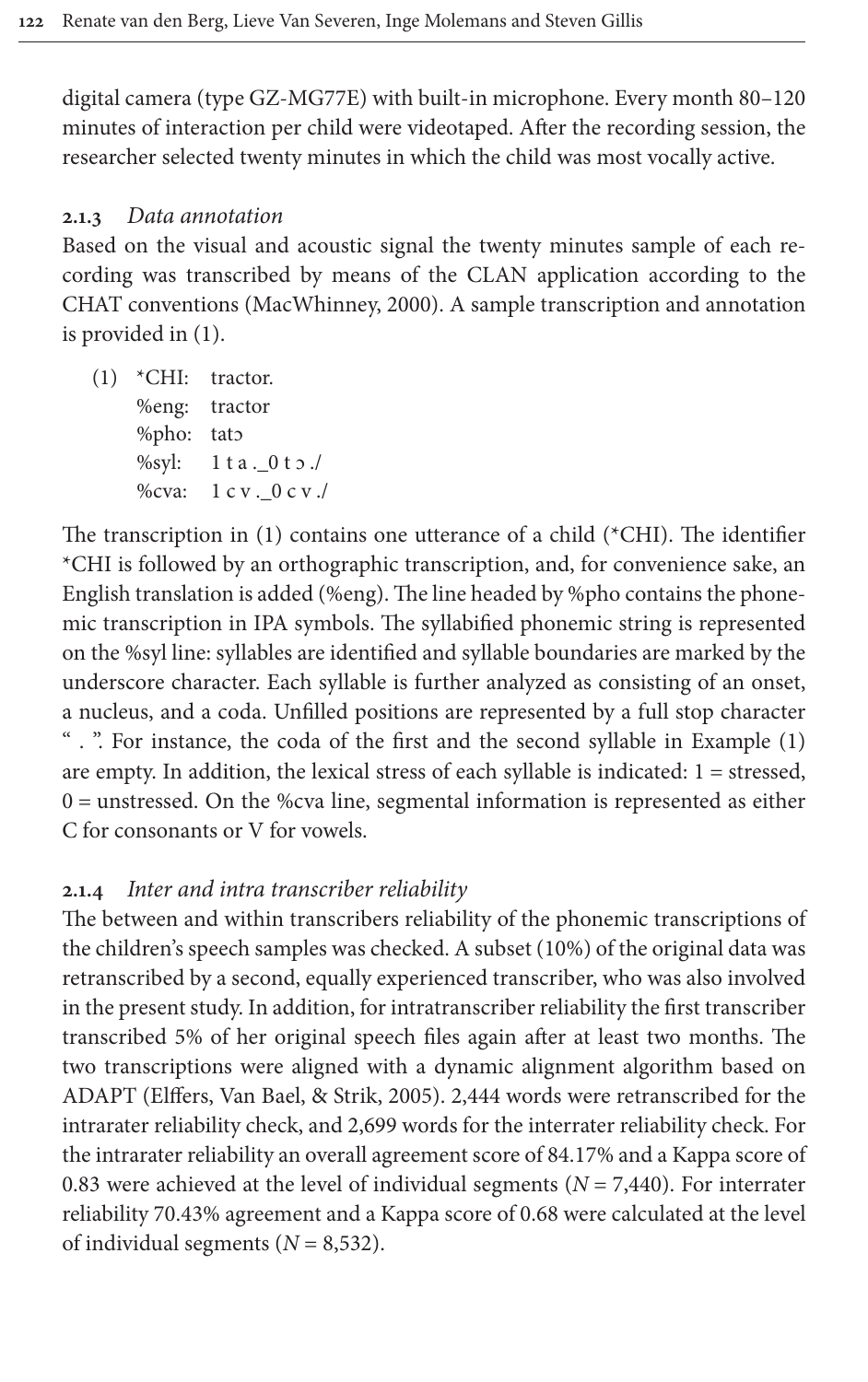# **2.2** Procedure

[In Table 1](#page-26-0) the exact word selection and syllable selection criteria applied in the three studies are summed up. According to Procedure 1, adopted from Stoel-Gammon (1987), a speech sample of at least 10 word types and maximally 50 word tokens is collected. A word type with variable pronunciation can only appear twice in the sample. This criterion [is operationalized](#page-26-8) as follows: the production of the target word /bαl/ as /bα/ and /bαw/ was included twice. Moreover, a syllable type has to occur in at least two different word types in order to be included in th[e inventory. Proce](#page-26-8)dure 2, adopted from Thal et a[l. \(1995\), requires t](#page-26-2)hat a speech sample holds at least 10 word tokens and at most 105 utterances (note that 105 utterances may contain more than 105 words). No further restrictions are mentioned in Thal et al. (1995). In Procedure 3, adopted from Levelt et al. (2000), only primary stressed syllables are selected that conform to the Sonority Sequencing Principle. On top of that, a syllable type has to occur at least twice in the sample to be included in the inventory.

The analysis is restricted to actual word productions, independent of the target, of the 30 children. Not only the size but also the content of the syllable inventories will be established following the guidelines of the three procedures.

| Procedure 1 $\sim$                  | Procedure 2 $\sim$ | Procedure $3 \sim$                                    |
|-------------------------------------|--------------------|-------------------------------------------------------|
| Stoel-Gammon (1987)                 | Thal et al. (1995) | Levelt et al. (2000)                                  |
| - min 10 word types                 |                    | - min 10 word tokens - all available words included   |
| - max 50 word tokens                |                    | - max 105 utterances - min two tokens of a particular |
| - max 2 two variants of a par-      |                    | type                                                  |
| ticular word type                   |                    | - only primary stressed syllables                     |
| - syllable shape has to occur in at |                    | - only syllables conform the                          |
| least two different word types      |                    | Sonority Sequence Principle                           |
|                                     |                    |                                                       |

**[Table 1.](#page-26-0)** An overview of t[he selection criter](#page-26-8)ia app[lied in the replicat](#page-26-2)ed studies

# **2.3** Results

Table 2 presents for each child the number of word tokens, word types, and the number of syllable tokens at the age of 24 months in a sample of 20 minutes. The number of *word tokens* in the children's data varies tremendously: from 63 to 590 [tokens](#page-5-0) (median 278.5). The number of *word types* differs as well between the 30 subjects and ranges from 15 to 147 (median 92) types. Furthermore, the number of syllable tokens ranges from 101 tokens to 712 tokens, with a median of 409.5. Thus, Table 2 shows a lot of variation in the amount of speech data in the samples to be analyzed.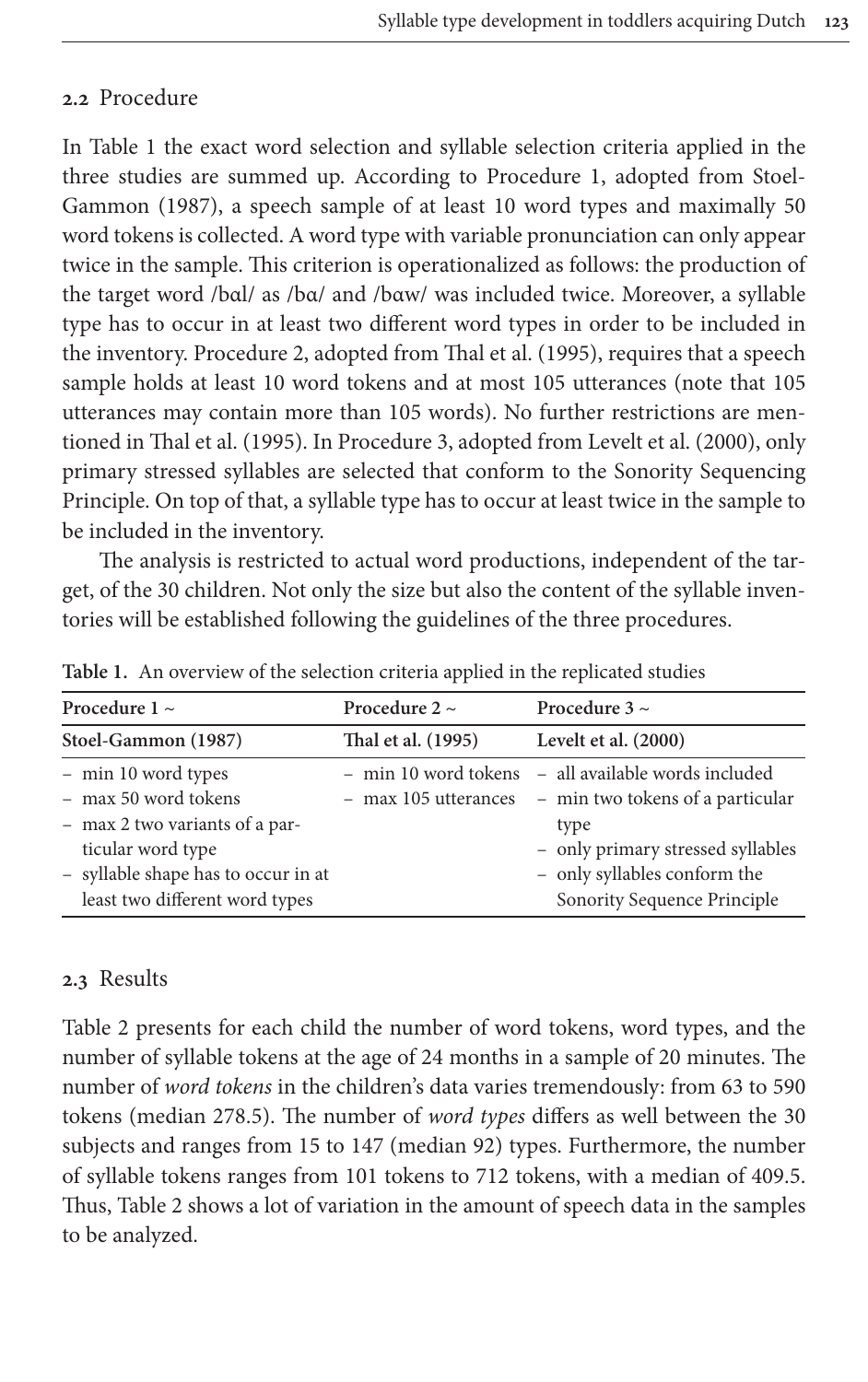| ັ                    |                  |              |                   |
|----------------------|------------------|--------------|-------------------|
| Child                | $\#$ word tokens | # word types | # syllable tokens |
| $\sqrt{\mathrm{S}}1$ | 377              | $117\,$      | 597               |
| S <sub>2</sub>       | 317              | 112          | 413               |
| S3                   | 427              | 97           | 656               |
| $\sqrt{34}$          | 590              | 137          | 712               |
| S <sub>5</sub>       | 324              | 83           | 444               |
| S6                   | 99               | $15\,$       | 132               |
| <b>S7</b>            | 225              | 90           | 352               |
| ${\cal S}8$          | 276              | 80           | 390               |
| S9                   | 240              | $108\,$      | 367               |
| <b>S10</b>           | 227              | $117\,$      | 384               |
| <b>S11</b>           | 245              | 63           | 410               |
| S12                  | 129              | 43           | 173               |
| S13                  | 251              | 105          | 350               |
| <b>S14</b>           | 309              | 147          | 484               |
| <b>S15</b>           | 192              | 63           | 347               |
| <b>S16</b>           | 319              | 58           | 535               |
| <b>S17</b>           | 233              | 84           | 345               |
| <b>S18</b>           | 471              | 134          | $707\,$           |
| S19                  | 214              | 73           | 307               |
| <b>S20</b>           | 366              | 94           | 461               |
| <b>S21</b>           | 281              | 120          | 379               |
| S <sub>22</sub>      | 354              | 97           | 475               |
| <b>S23</b>           | 286              | $107\,$      | 426               |
| <b>S24</b>           | 291              | 102          | 426               |
| <b>S25</b>           | 63               | 37           | $101\,$           |
| <b>S26</b>           | 155              | 34           | 242               |
| S27                  | 325              | 89           | 499               |
| <b>S28</b>           | 320              | 96           | 422               |
| $S29$                | 228              | $72\,$       | 409               |
| <b>S30</b>           | 152              | 60           | 228               |
| Median               | 278.5            | 92           | 409.5             |
| Range                | $63 - 590$       | $15 - 147$   | $101 - 712$       |

<span id="page-5-0"></span>**Table 2.** Number of word tokens, word types, and syllable tokens in 30 participants at 24 months of age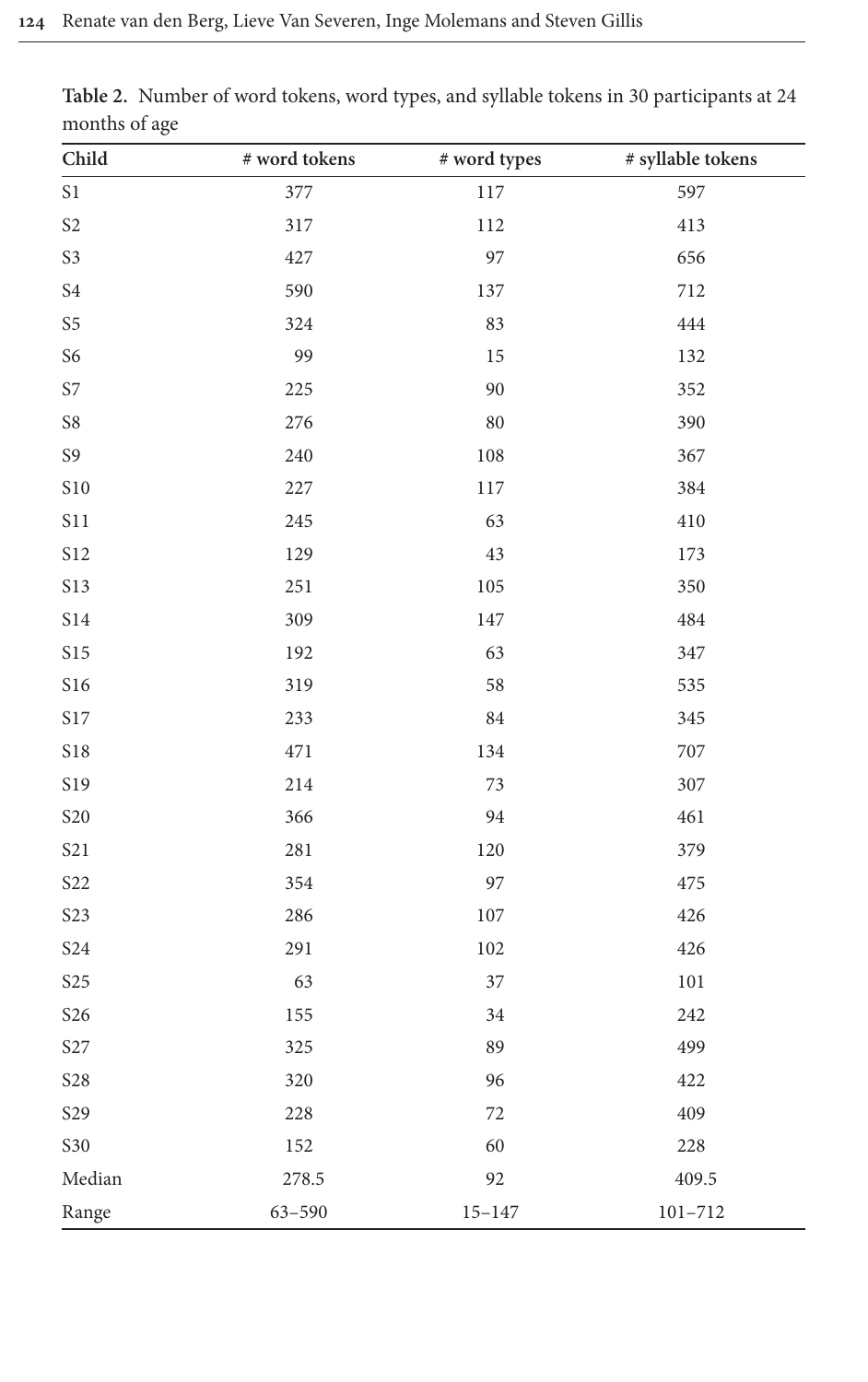According to the proposed selection criteria, a sample was taken from the available data at age 24 months for all toddlers. First of all, the number of syllable tokens in the samples was counted for each procedure. The number of syllable t[okens v](#page-7-0)aries for Procedure 1 from 59 to 97 tokens (median 76), for Procedure 2 from 101 to 367 ([median](#page-7-0) 208), and for Procedure 3 from 60 to 484 (median 255). Next, the number of syllable types that occurred in each selected sample was tallied. In Table 3 the syllable inventory size for each child, calculated separately for each procedure, is given. Table 3 displays for Procedure 1 a median number of syllable types of 4 (range 3–7), for Procedure 2 a median number of syllable types of 6 (range 4–9), and for Procedure 3 a median number of syllable types of 5 (range 3–8). Hence, the median number of syllable types differs between the three procedures. Moreover, the range of Procedure 1 is smaller than the range of the other two procedures. It is also striking that for each individual, except for S6 and S8, a different inventory size is calculated according to each different procedure. For example, Procedure 1 yields for S5 three different syllable types, Procedure 2 seven different syllable types, and Procedure 3 only five types. Taken together, a median difference of two types a[ppears b](#page-7-0)etween Procedures 1 and 2 (range 0–5). Between Procedures 2 and 3 the median difference is one type (range 0–4). The median difference in number of types between Procedures 1 and 3 is also one (range 0–3).

The syllable inventories in Table 3 differ significantly in size (Friedman test:  $X^2 = 28,896$ ;  $p < 0.01$ ; *df* = 2). The inventories measured following Procedure 1 differ significantly from Procedure 2 (Wilcoxon Signed Ranks Test, 2-tailed: *Z* = −4,103; *p* < 0.01) as well as from Procedure 3 (Wilcoxon Signed Ranks Test, 2-tailed: *Z* = −2.060; *p* < 0.05). Moreover, the inventory sizes calculated following Procedure 2 are significantly different from the ones in Procedure 3 (Wilcoxon Signed Ranks Test, 2-tailed:  $Z = -4.123$ ;  $p < 0.01$ ). In sum, the app[lication](#page-8-0) of the three procedures results in substantially different inventory sizes.

Turning to the content of the syllable inventories, for each syllable type the number of subjects that actually produced a particular type was computed. Table 4 shows the number of children that have a particular syllable type [in their](#page-8-0) inventory according to the three procedures. Syllable types V, CV and CVC are part of the syllable inventories of all the subjects according to the 3 procedures. But for all the other syllable types the three procedures yield different outcomes. Table 4 shows that Procedure 2 consistently yields a larger number of children with a particular syllable type in their inventories. In addition, Procedure 1 always leads to the smallest number of children with a particular syllable type in their inventory.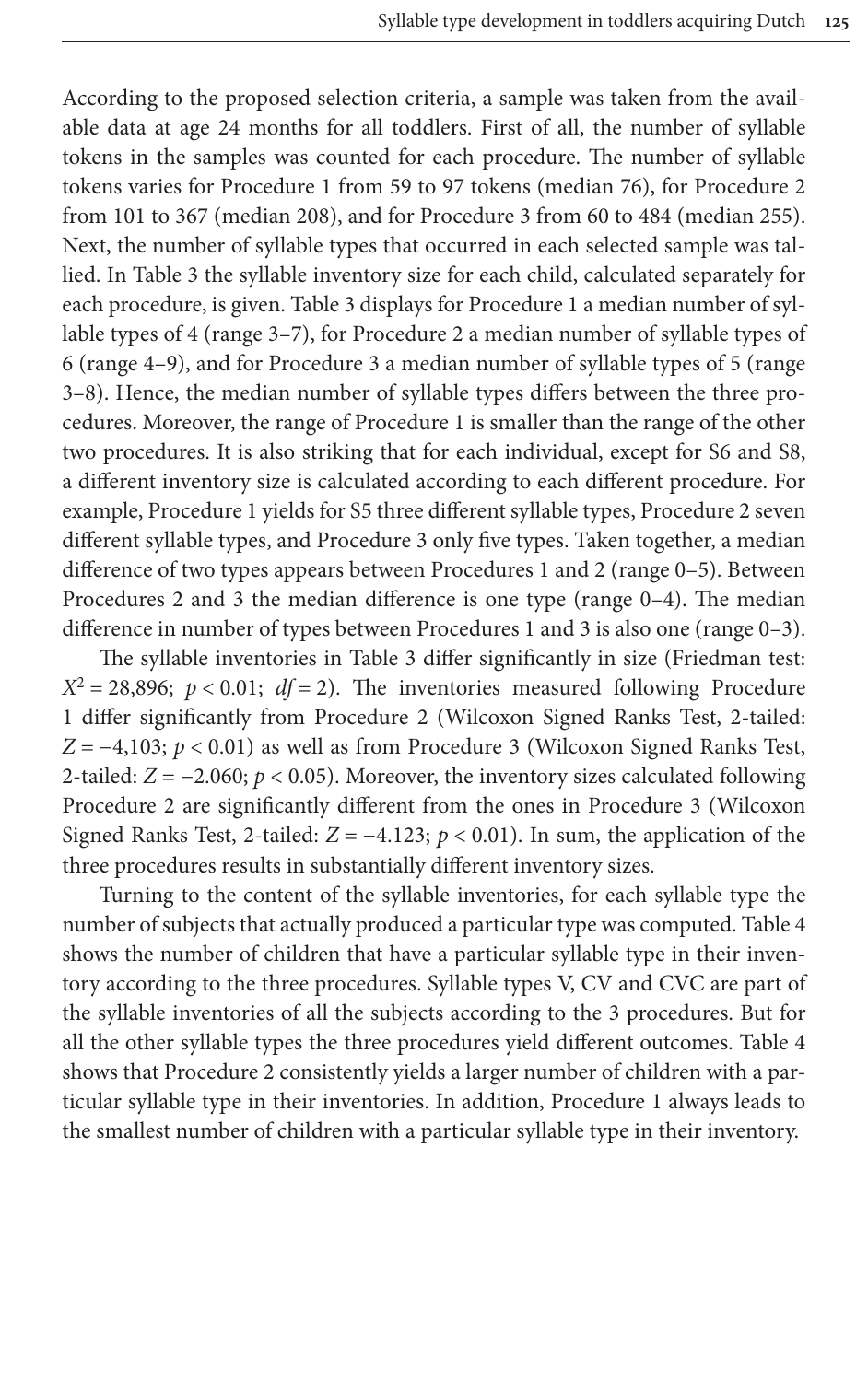| Child                      | Procedure 1              | Procedure 2              | Procedure 3      |  |  |
|----------------------------|--------------------------|--------------------------|------------------|--|--|
| $\mathbf{S}1$              | $\,4\,$                  | 5                        | $\overline{4}$   |  |  |
| S <sub>2</sub>             | $\,4\,$                  | $\overline{7}$           | 5                |  |  |
| S3                         | $\,4\,$                  | $\overline{7}$           | $\overline{6}$   |  |  |
| $\ensuremath{\mathrm{S4}}$ | $\sqrt{6}$               | $\,8\,$                  | $\,8\,$          |  |  |
| S <sub>5</sub>             | $\mathfrak{Z}$           | $\overline{\phantom{a}}$ | 5                |  |  |
| S6                         | $\,4\,$                  | $\,4\,$                  | $\overline{4}$   |  |  |
| <b>S7</b>                  | $\mathbf 5$              | $\,8\,$                  | $\,4\,$          |  |  |
| ${\cal S}8$                | 5                        | 5                        | 5                |  |  |
| S9                         | $\,4\,$                  | $\mathfrak{g}$           | 5                |  |  |
| $\sqrt{\text{S10}}$        | $\boldsymbol{6}$         | $\boldsymbol{6}$         | $\,4\,$          |  |  |
| $\sqrt{511}$               | $\mathbf 5$              | $\mathbf 5$              | $\,4\,$          |  |  |
| <b>S12</b>                 | $\mathbf 5$              | $\sqrt{6}$               | $\mathbf 5$      |  |  |
| <b>S13</b>                 | $\sqrt{6}$               | $\overline{\phantom{a}}$ | $\overline{7}$   |  |  |
| <b>S14</b>                 | 5                        | $\sqrt{ }$               | $\boldsymbol{8}$ |  |  |
| <b>S15</b>                 | $\,4\,$                  | $\sqrt{6}$               | $\overline{4}$   |  |  |
| <b>S16</b>                 | $\sqrt{3}$               | $\overline{\phantom{a}}$ | 5                |  |  |
| $\sqrt{\mathrm{S17}}$      | $\,4\,$                  | $\sqrt{6}$               | $\,4\,$          |  |  |
| <b>S18</b>                 | $\overline{\phantom{a}}$ | $\overline{9}$           | $\overline{7}$   |  |  |
| S19                        | $\mathbf 5$              | $\,8\,$                  | 6                |  |  |
| <b>S20</b>                 | $\overline{3}$           | $\sqrt{6}$               | 5                |  |  |
| <b>S21</b>                 | $\bf 4$                  | $\,8\,$                  | $\overline{7}$   |  |  |
| <b>S22</b>                 | $\overline{7}$           | $\boldsymbol{6}$         | 6                |  |  |
| S <sub>23</sub>            | $\,4\,$                  | $\overline{7}$           | 5                |  |  |
| <b>S24</b>                 | $\mathfrak{Z}$           | $\,8\,$                  | 6                |  |  |
| ${\sf S25}$                | $\sqrt{6}$               | $\sqrt{6}$               | $\,4\,$          |  |  |
| <b>S26</b>                 | $\overline{4}$           | $\,4\,$                  | $\overline{3}$   |  |  |
| S27                        | $\sqrt{6}$               | $\boldsymbol{6}$         | 5                |  |  |
| <b>S28</b>                 | 5                        | $\sqrt{6}$               | $\sqrt{6}$       |  |  |
| S29                        | $\,4\,$                  | 5                        | $\overline{4}$   |  |  |
| <b>S30</b>                 | $\bf 4$                  | 5                        | 5                |  |  |
| $\rm Median$               | $\overline{4}$           | $\sqrt{6}$               | 5                |  |  |
| Range                      | $3 - 7$                  | $4 - 9$                  | $3 - 8$          |  |  |

<span id="page-7-0"></span>**Table 3.** Syllable inventory size measured following guidelines of three procedures (1, 2 and 3)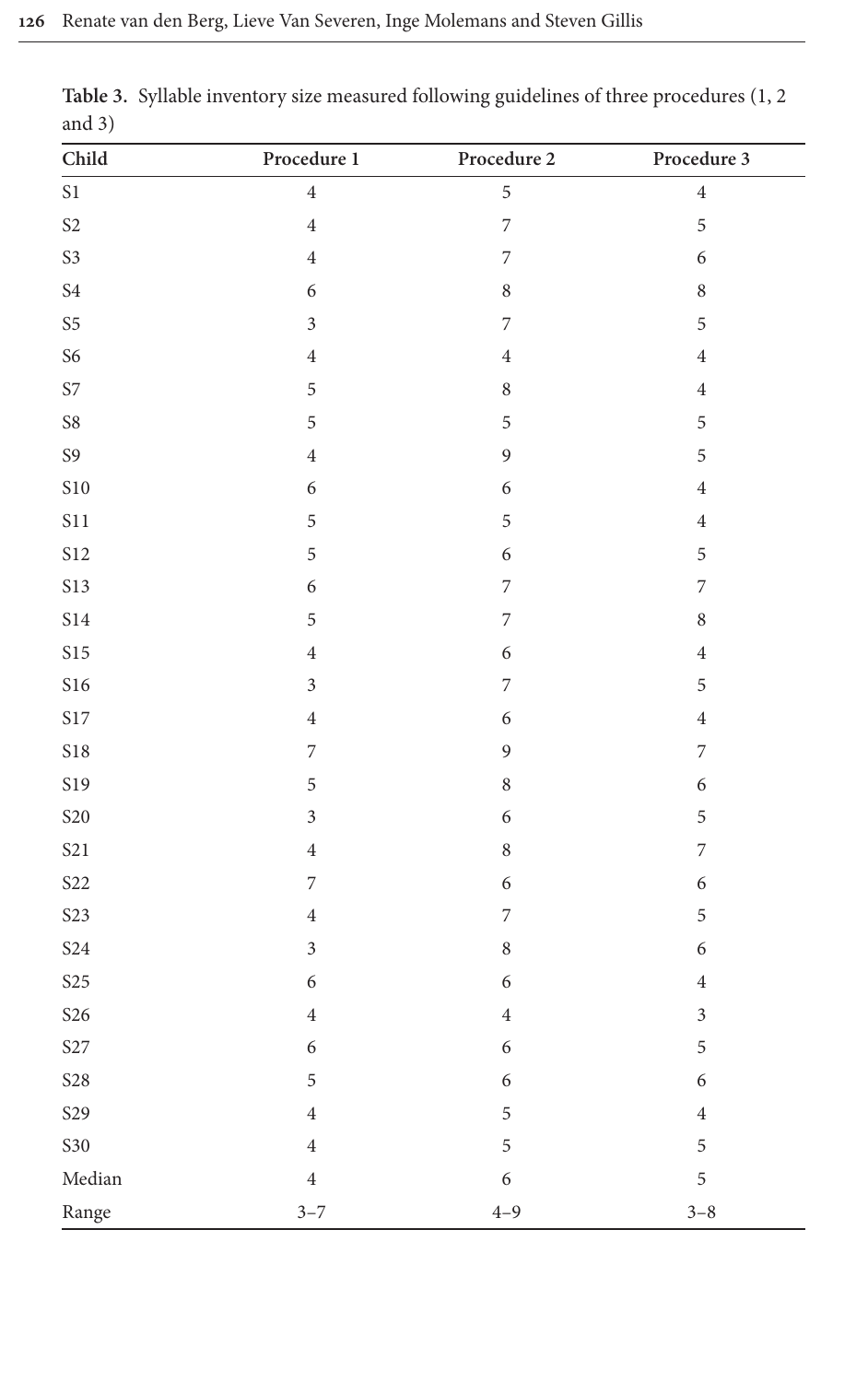| Syllable type             | Procedure 1      | Procedure 2 | Procedure 3  |
|---------------------------|------------------|-------------|--------------|
| V                         | 30               | 30          | 30           |
| <b>CV</b>                 | 30               | 30          | 30           |
| <b>VC</b>                 | 22               | 29          | 28           |
| $\ensuremath{\text{CVC}}$ | 30               | 30          | 30           |
| <b>CCV</b>                | 15               | 27          | 17           |
| <b>CVCC</b>               | 5                | 16          | 6            |
| CCVC                      | 7                | 17          | 12           |
| ${\rm VCC}$               | $\mathbf{0}$     | 9           | 3            |
| <b>CCVCC</b>              | $\boldsymbol{0}$ | 3           | $\mathbf{0}$ |
| <b>CCCV</b>               | $\boldsymbol{0}$ | 3           | $\mathbf{0}$ |
| <b>VCCC</b>               | $\mathbf{0}$     | 1           | $\Omega$     |
| <b>CVCCC</b>              | $\mathbf{0}$     |             | $\mathbf{0}$ |

<span id="page-8-0"></span>**Table 4.** Number of participants that have a particular syllable type in their inventory at the age of 24 months according to the three procedures (1, 2 and 3)

# **2.4** Discussion

In the literature different procedures are used for compiling syllable inventories from transcribed speech. Procedural guidelines differ in several respects. A first difference relates to the word and/or syllable selection criteria, for instance, are all words or syllables selected from the transcript even when they are repeated or occur as different variants? Another difference across studies concerns the sample size: in some studies a minimum and/or maximum amount of data is specified, while in others no restriction is applied. Thirdly, studies vary as to unit of selection, that is, analyses of syllable inventories are carried out on the complete set or a selection of the syllables in a transcript, or the complete set of words or a subset thereof is selected, or the selection is restricted to a number of utterances from the transcript. In order to study the effect of different methodological guidelines on the resulting syllable inventories, three different procedures adopted from the literature were applied on the data of 30 subjects at the age of 24 months.

The main finding is that the number of syllable types in the inventories differed significantly between the three procedures. Moreover, the number of children with a particular syllable type in their inventory also differed depending on the procedure used. Thus, the findings of Study 1 indicate that the selection criteria play a decisive role in the establishment of a syllable inventory of spontaneous speech samples and eventually lead to different results. The size of the syllable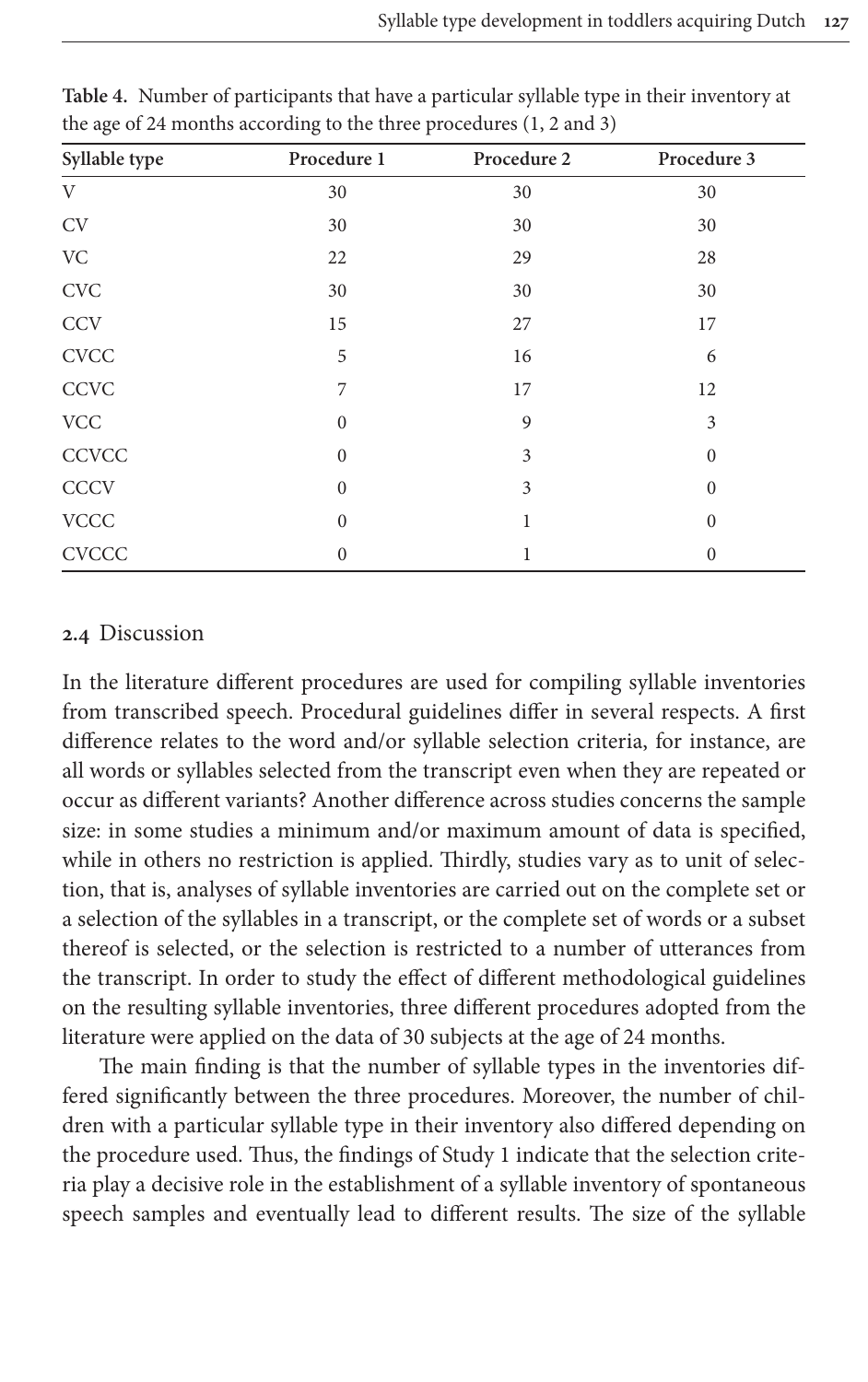inventories, as well as the particular syllable types in th[e invent](#page-5-0)ories are influenced by the selection procedure.

From Study 1 it can also be concluded that a 20-minute sample contains a variable number of words and syllables. The data presented in Table 2 clearly show that the samples contain different amounts of words and syllables. Thus, the question remains whether the differences in inventory sizes are a direct consequence of the smaller versus larger sample sizes or from the type of words and syllables that were selected. This issue will be taken up in Study 2: if the selection criteria are held constant, and only the number of items in the sample is consistently varied, how does that procedure influence the syllable inventories?

### **3. Study 2: The effect of sample size on the size of syllable inventories**

Study 1 revealed that applying different procedures to one and the same data set leads to quite different syllable inventories, both in terms of the size and the content of the inventories. The question addressed in Study 2 is: What is the impact of the sample size on the size and the content of the syllable inventories?

### **3.1** Method

### **3.1.1** *Participants*

In this study the same data are used as in Study 1, namely the observation sessions of the 30 subjects at the age of 24 months.

### **3.1.2** *Bootstrapping procedure*

[In this](#page-25-4) [study the effect of the size of a sample on the resulting sy](#page-25-5)llable inventory will be examined by means of a bootstrapping procedure. The aim of bootstrapping is to estimate the statistical distribution of a variable by means of resampling (Efron, 1979; Hesterberg, Moore, Monaghan, Clipson, & Epstein, 2005). For this purpose, samples of increasing size will be drawn from the transcriptions at age 24 months. Other selection criteria will remain constant: a syllable type has to occur minimally [twice in](#page-11-0) the sample in order to be included in the inventory. This criterion is applied because transcription errors may occur since the data are taken from hand-made transcriptions.

The flowchart in Figure 1 summarizes the procedure for drawing a sample for each individual child's data from the transcript at 24 months. The procedure consists of several steps which were implemented in a Perl script. In the flowchart the following steps are taken: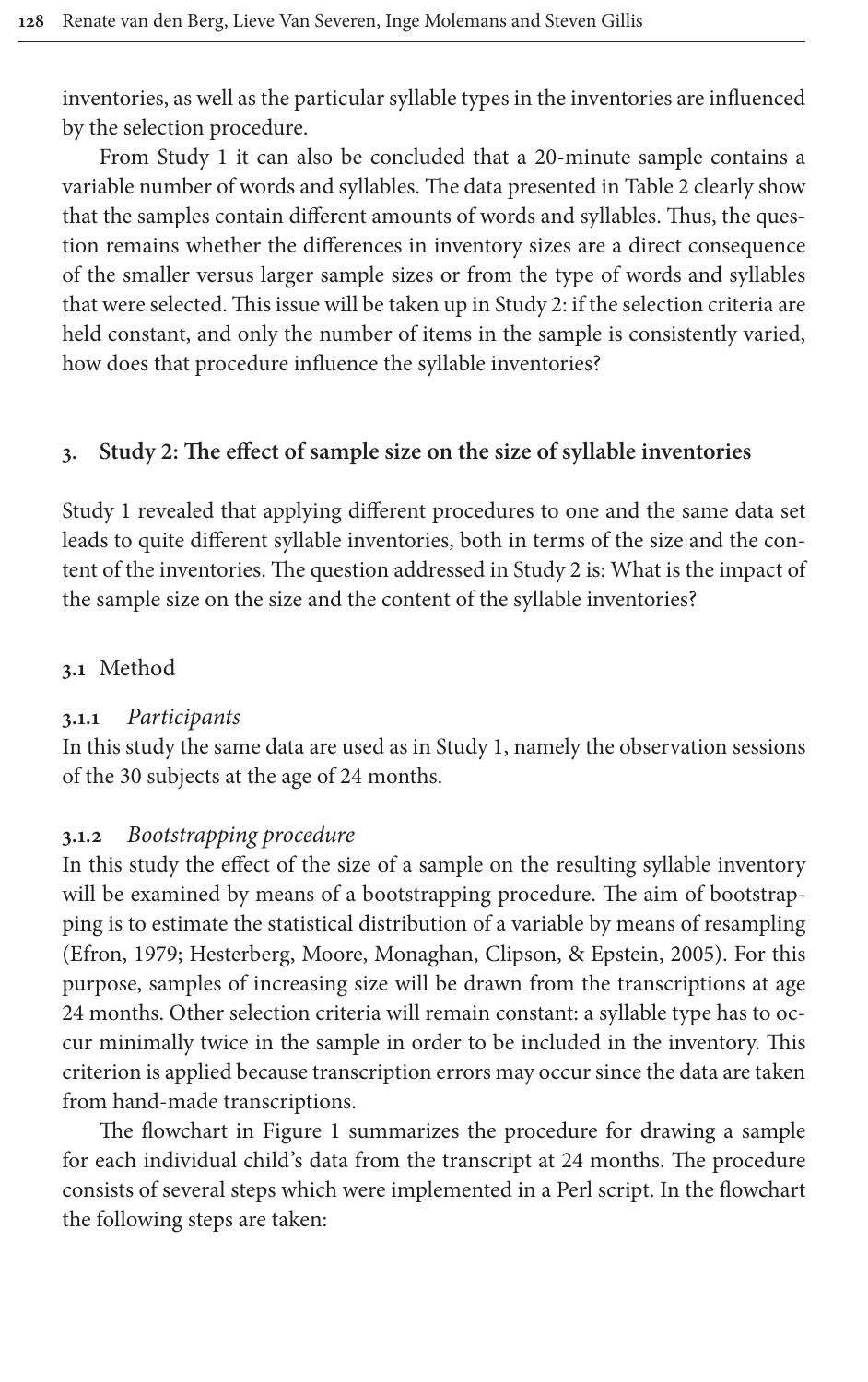- 1. All syllable tokens are selected from the transcript (provided that each type occurs at least twice). K indicates the number of selected syllables, the size of the complete sample.
- 2. From this selection a random sample  $(s_i)$  of k syllable tokens is drawn. At the start k is arbitrarily set to 25 tokens.
- 3. The syllable inventory size is determined, i.e. the number of different syllable types in the sample.
- 4. The inventory size is computed for 1,000 random samples of size k taken from the available set of syllables.
- 5. The average inventory size is calculated of these 1,000 samples.

The effect of sample size will be measured by monitoring the size of the syllable inventory with an increasing sample size. That is, starting from a small sample size (arbitrarily set at 25 syllables), the size is systematically increased with a fixed numb[er](#page-10-0) of syllables (this increment is arbitrarily set to 25 syllables). Each time steps 2 to 5 are repeated until the selected sample size leads to less than 1,000 unique random samples (i.e. the stopping rule). The binomial coefficient (C(K, k), Equation (1)) is used to compute the number of unique combinations of size k that can be drawn from a sample of size K. For instance, if a transcription contains 30 syllable tokens  $(K = 30)$  then 142,506 unique combinations of 25 syllables are possible  $(k = 25)$ .

<span id="page-10-0"></span>(1)  $C(K,k) = K! / (k! * (K - k)!)$ 

### **3.2** Results

The bootstrapping [procedu](#page-12-0)re outlined in the previous section was applied for all subjects at the age of 24 months. Figure 2 illustrates the relationship between sample size and syllable inventory size for one subject in the study, namely S4. More specifically, each point in Figure 2 represents the mean syllable inventory size for the 1,000 sub samples and its associated 95% confidence interval given the selected sample size on the horizontal axis. The graph clearly shows that with an increase of the sample size, there is also an increase of the number of different syllable types in the inventory. When the selected sample size is small there are few syllable types in the inventory. For instance, with sample size  $k = 25$ , the inventory comprises on average 4 types, and the 95% confidence is large, somewhere between 2 and 6 syllable types. When the selected sample size increases, also the number of different types in the inventory increases, and the confidence interval becomes smaller, i.e., the estimate of the syllable inventory becomes more and more precise. When the sample contains 575 syllable tokens a ceiling effect occurs: the number of types in the inventory does not show a significant increase anymore.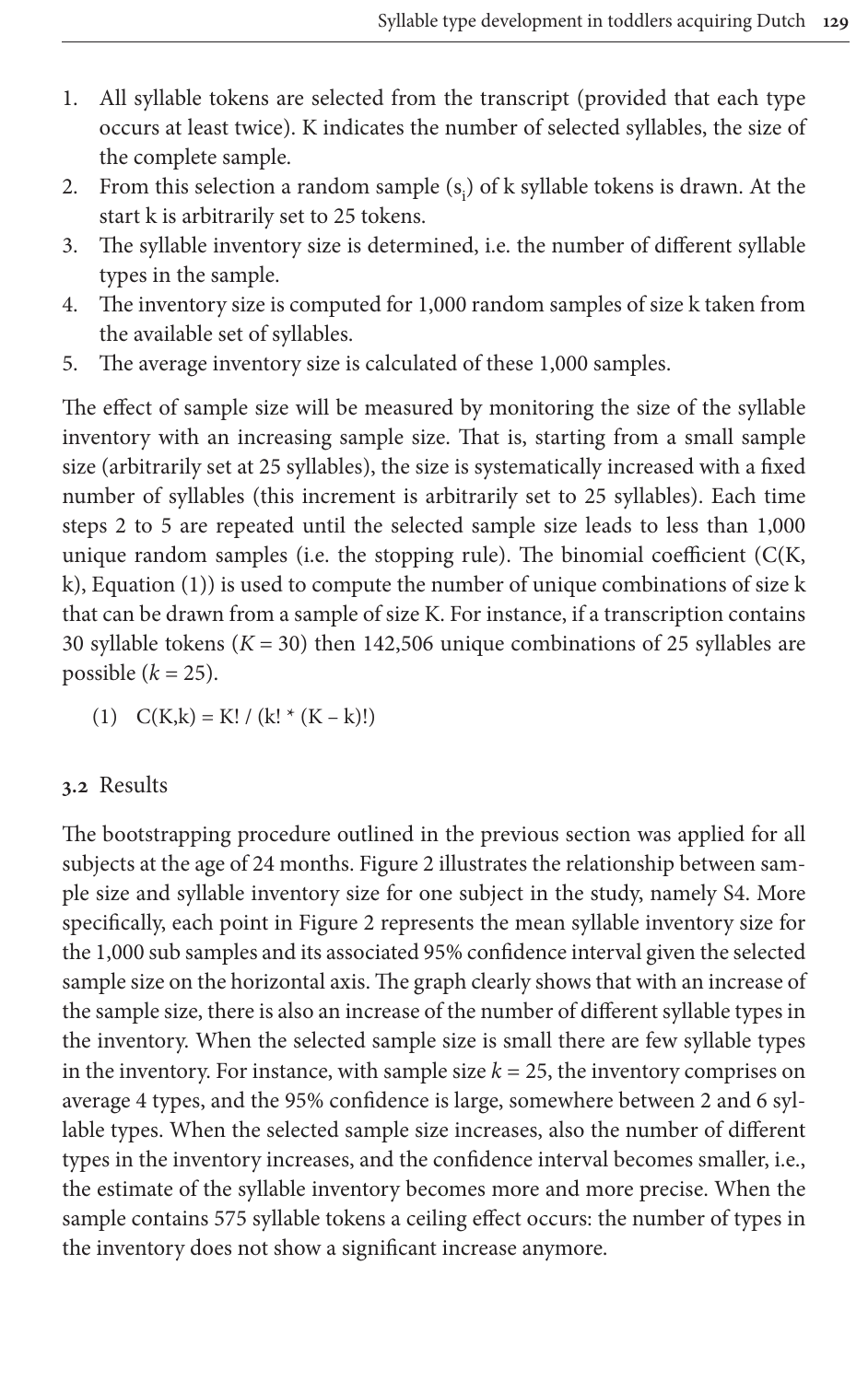

<span id="page-11-0"></span>**Figure 1.** Flowchart of the procedure for drawing a syllable inventory from a sample by me[ans of the](#page-12-0) technique of bootstrapping

The tight relationship between sample size and the size of the syllable inventory shown in Figure 2 for participant S4, can be expressed as a Pearson correlation coefficient: 0.798, *p* < 0.01. A similar high correlation was found in the data of all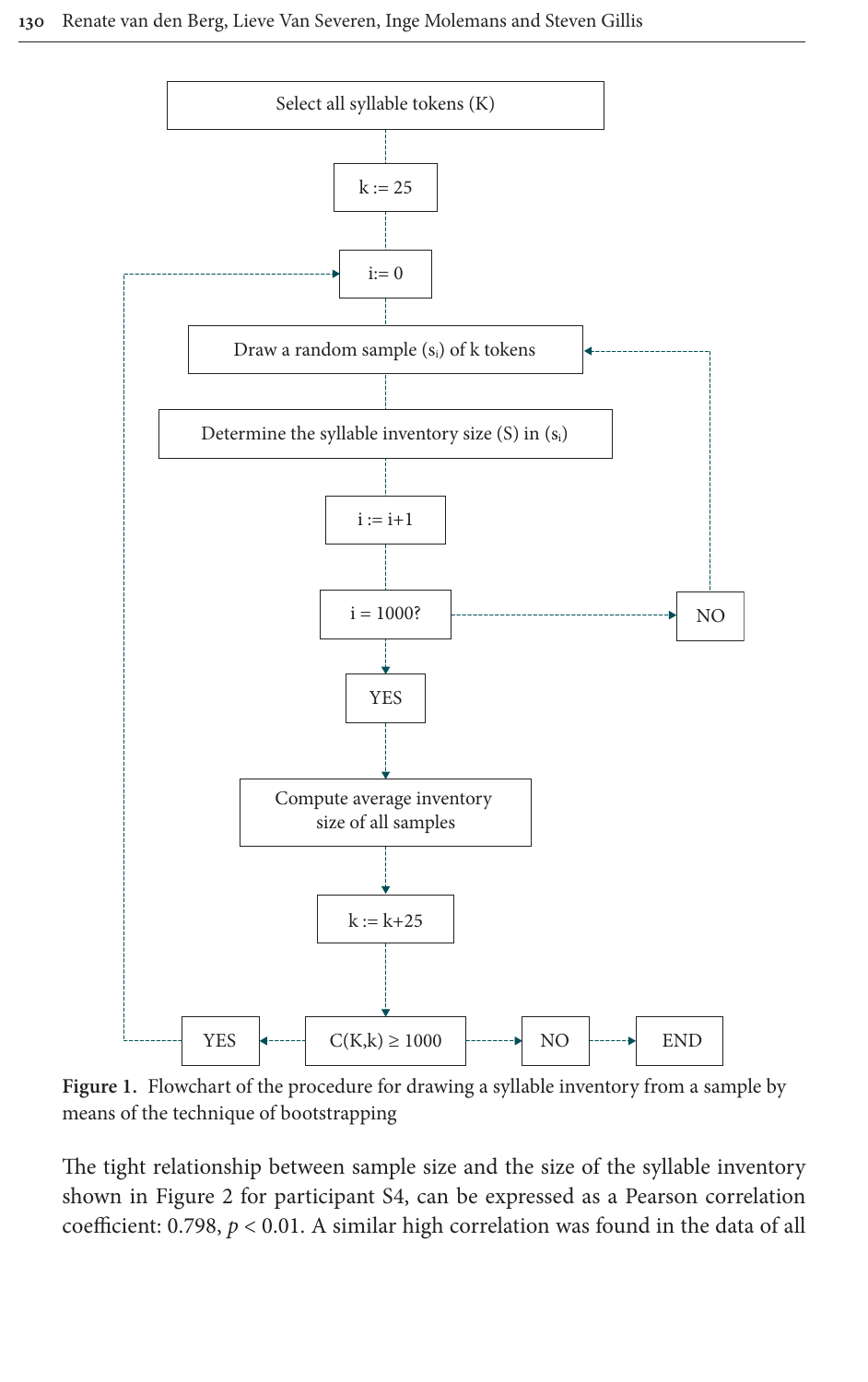

<span id="page-12-0"></span>**Figure 2.** Mean number (and 95% confidence interval) of syllable types as a function of sample size

30 subjects involved in this study: the Pearson correlation coefficient between the sample size – the number of syllable tokens – and the syllable inventory size ranged from 0.483 to 0.853 (median = 0.773) and turned out to be significant ( $p < 0.01$ ) in all cases. In other words, the larger the number of syllable tokens available in the original sample of a child, the larger the number of syllable types in the inventory.

### **3.3** Discussion

Typ[ically, sp](#page-5-0)ontaneous speech samples, even of equal duration – contain different amounts of speech material. The corpus analyzed in the present paper is no exception: Table 2 displays a lot of interindividual variation. The table illustrates that although a sample of 20 minutes vocal activity was transcribed for each child at the age of 24 months, quite large differences are manifest in the total number of word tokens (range = 63–590) and syllable tokens (range = 101–712). Hence the available material that can be analyzed in a syllable inventory study differs from child to child, and – in a longitudinal design – from age to age. Thus, the question becomes crucial whether the size of a sample influences the syllable inventory size. In order to investigate the effect of sample size on the inventory, the sample size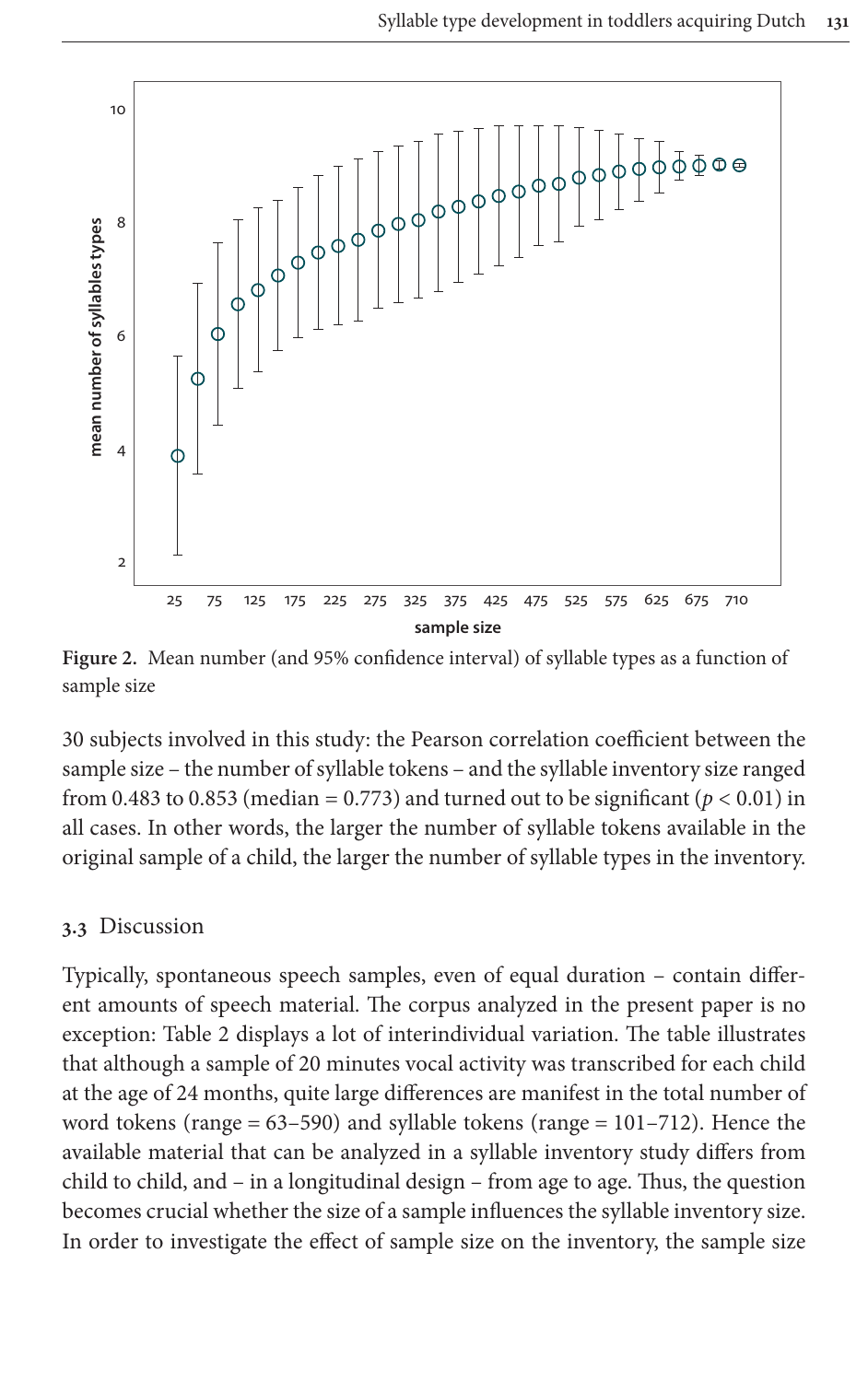was systematically increased with 25 syllable tokens for each subject while each time the syllable inventory was determined by means of a bootstrapping procedure. A positive significant correlation was established between the number of syllable tokens in a speech sample and the eventual syllable type inventories of the subjects. In other words, the probability of measuring a large syllable inventory in a speech file of a child that contains a lot of syllable tokens is higher than in a speech file of a child that includes fewer syllable tokens. This implies that in order to reliably compare syllable inventory sizes between the subjects a fixed sample size should be maintained. Comparing the inventories without a fixed sample size [for all subjects, would show differences b](#page-26-10)etween the childre[n that should be](#page-26-1) attrib[uted](#page-26-1) to sample size differences instead of to divergent phonological development. For instance, in the literature speech samples are used that vary from 10 minutes (e.g. Pharr, Bernstein Ratner, & Rescorla, 2000) to 30 minutes (e.g. Keren-Portnoy et al., 2009). Obviously, not all children produced the same amount of syllables in those 10- or 30-minute-samples. Evidently, the results from these different studies cannot be compared due to their difference in sample size, and even the comparison of the children participating in the individual studies is questionable.

In addition, in the li[terature the amou](#page-26-8)nt of data to be analyzed is sometimes defined as a fixed number of utterances or words. However, a fixed number of utterances or words does not automatically guarantee that the variation in sample size is controlled. For instance Thal et al. (1995) attempted to control for sample size by including 105 fully intelligible utterances in each child's language sample. But an utterance can include more than o[ne word. Thus, this len](#page-26-0)ient criterion for sample selection may have caused differences in sample size between the subjects. On top of that, equal numbers of words do not necessarily mean that equal numbers of syllable tokens are analyzed. For example Stoel-Gammon (1987) restricted her analysis to maximally 50 word tokens. However, the inclusion of maximally 50 words implies that also a sample with 35 words fulfills the requirement of having maximally 50 words. Thus this word inclusion criterion may not only result in different numbers of *words* in children's samples, but also, and more crucially, different numbers of *syllables.* Word tokens may contain different numbers of syllables and thus cause different sample sizes between subjects. That is, selecting 50 monosyllabic words and 50 multisyllabic words clearly leads to different sample sizes with respect to the number of syllable tokens, and since that number highly correlates with the syllable inventory size, the resulting differences in syllable inventories may simply be due to the different sample sizes.

In sum, in order to reliably compare phonological development inter-subjectively and intra-subjectively a predetermined sample size for analysis is highly recommended. This sample should be at all data points and for all children equal in size, since a significant positive correlation exists between the size of the speech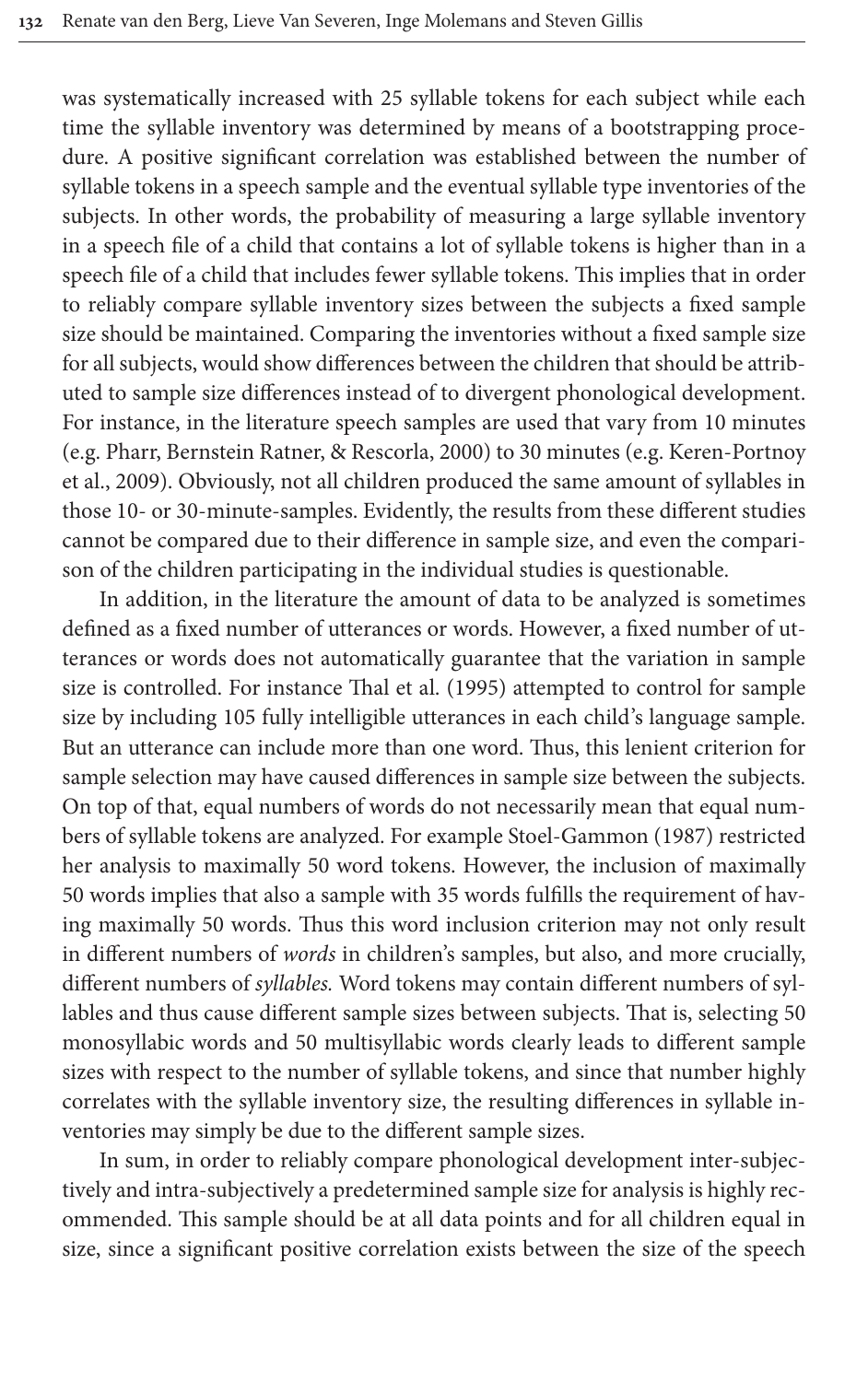sample and the measured syllable inventory. In the next paragraph a new procedure will be proposed in which the findings of the Study 1 and Study 2 will be implemented. The procedure will be applied to the data of 30 children acquiring Dutch so as to gain insight in the development of their syllable inventories.

# **4. Study 3: Syllable inventory size, content and order of emergence: A new procedure**

Study 2 empirically showed that the size of syllable inventories depends crucially on the size of the speech sample from which they are drawn. Hence, in order to compare syllable inventory sizes between and within subjects a fixed sample size should be used. Also, normalization is recommended to prevent a sampling bias. In Study 3 a bootstrapping procedure will be defined and implemented in order to determine the development of the syllable inventories of the 30 participants in the present study, and to determine the content and the order of emergence of the syllable types.

# **4.1** Method

# **4.1.1** *Participants*

Data were collected from a group of 30 typically developing children living in the Dutch speaking part of Belgium. More details can be found in Section 2.1

# **4.1.2** *Procedure*

An analysis with boots[trapping is carried out on all m](#page-26-11)onthly observations of the 30 subjects starting at word-onset. The starting point of word onset was identified following the criteria set out by Vihman and McCune (1994). The children's ages at the word-onset range from 10 to 17 months (median = 13 months). Syllable inventories are compiled cumulatively: each monthly data file holds data of the actual month and the previously recorded months starting from word onset. Drawing up an inventory in a cumulative manner entails that once a syllable type has occurred in the inventory it remains in the inventory. For this analysis the bootstrapping method that was introduced in Study 2, is applied. This time a predetermined instead of increasing sample [size will b](#page-15-0)e used. For the content of the inventory and the order of emergence a conservative strategy is applied: a syllable type should occur in 95% (i.e. confidence level of 95%) of the resamples in order to enter the syllable inventory. The flowchart in Figure 3 summarizes the procedure.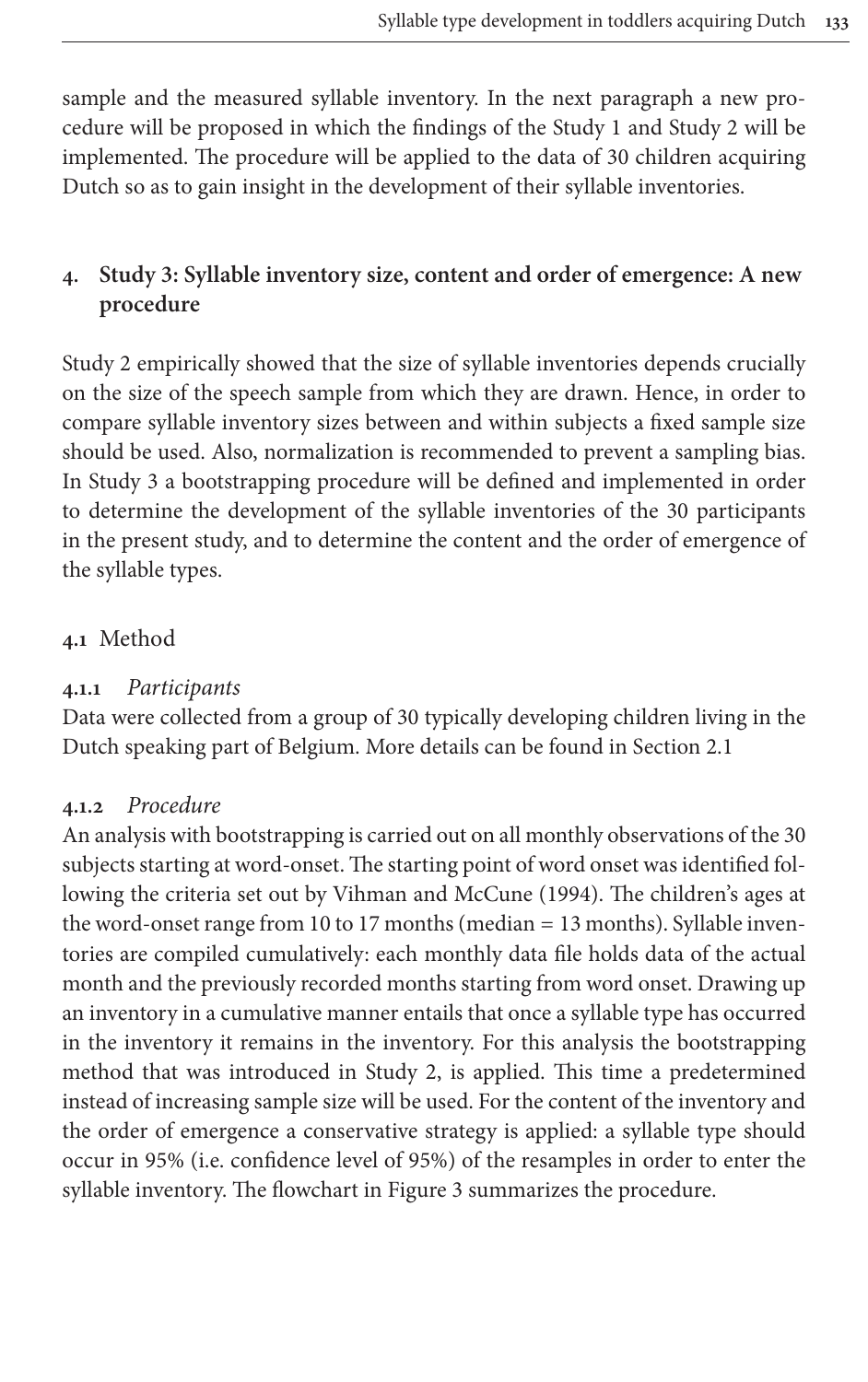

<span id="page-15-0"></span>**Figure 3.** Flowchart of the procedure proposed for drawing syllable inventories from speech samples by means of the technique of bootstrapping

The complete [data set](#page-16-0) consists of 570 monthly observations (19 observations for 30 subjects). 355 observation sessions remain after excluding the observations prior to word-onset. Figure 4 provides an overview of the number of observation sessions that are available for analysis as a function of sample size. This figure shows for example that for a sample size of 600 syllable tokens approximately 150 observation sessions are available, whereas a sample size of 1,650 tokens only allows 50 observation sessions to be included. In brief, the larger the (fixed) sample size, the fewer observation sessions are available for analysis.

The aim of this study is to provide a developmental view of syllable type development in a large group of toddlers starting from their word-onset to 24 months of age. However, in observation sessions at the start and one or two months after word-onset many of the subjects did not produce a lot of word tokens yet. Hence, choosing a very large sample size would lead to the exclusion of many observation sessions. In order to preserve a reasonable amount of data, the sample size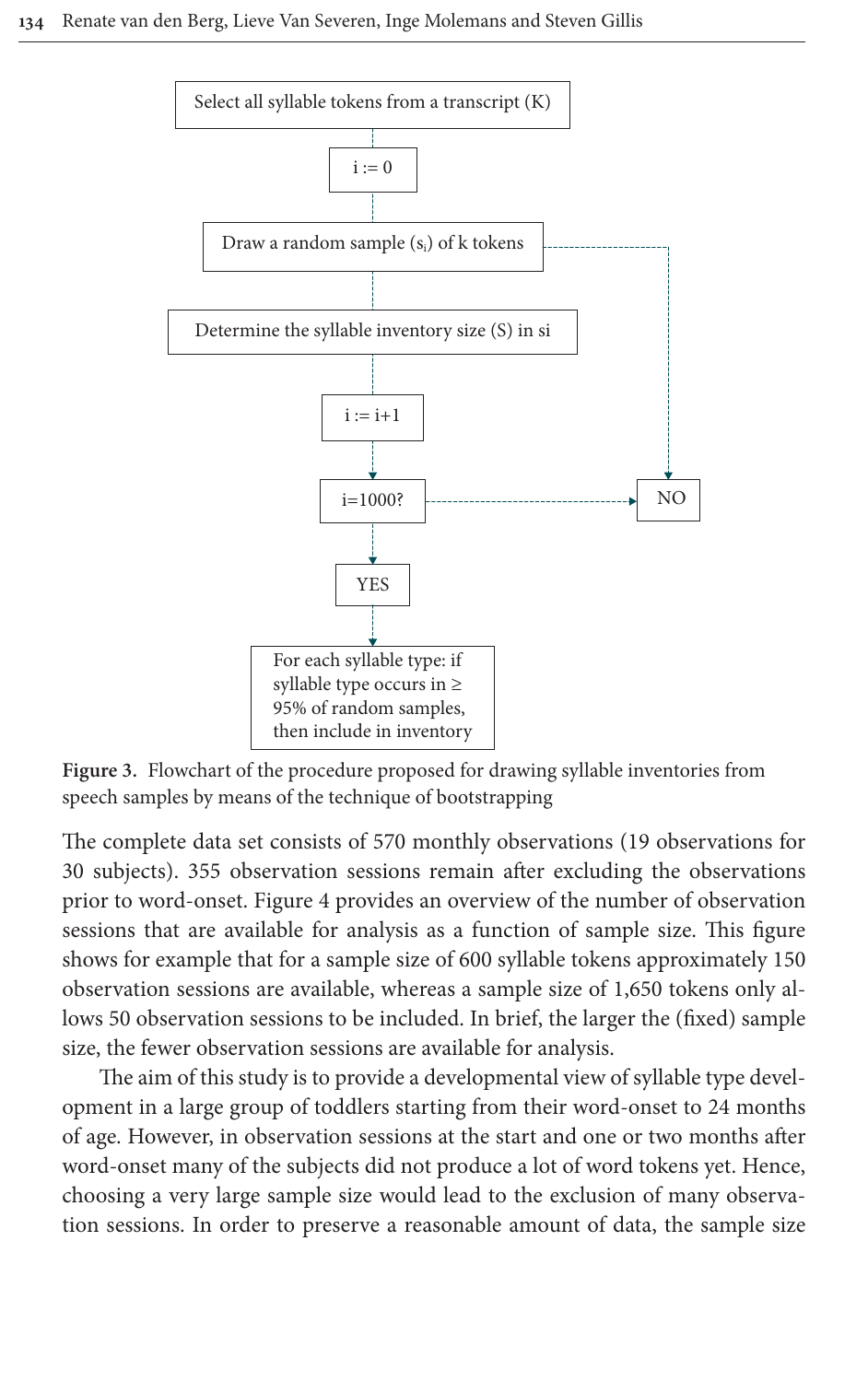

#### **Number of sessions available for analysis**

<span id="page-16-0"></span>**Figure 4.** Number of recording sessions as a function of sample size

was arbitrarily set to 100 tokens  $(k = 100)$ . This sample size takes into account developmental data from the early word stage onwards. 259 observation sessions (out of a total of 355) met this sample size criterion. A sample size of 100 tokens in this study means that a median number of 8.5 (range 5–12) observation sessions for each child could be analyzed. The syllable inventories of the 30 children are categorized relative to their chronological age. That is, all available observations of subjects with the same chronological age in months are taken together to calculate the median size of the syllable inventory of that particular age group as a whole.

In order to establish the order of emergence of syllable types a tree-structure covering all observation sessions is created. First, the types occurring in the first available observation that includes word productions and then the type(s) that emerge in the following months are set out. In addition to the tree-structure a cluster analysis is conducted. Each syllable type is entered as a variable and each age of the subject as a case in a SPSS database. Secondly an agglomerative hierarchical cluster analysis, using 'between-group linkage' and the 'simple matching' technique for binary variables was performed, which searches successive clusters by merging variables into previously established clusters. The process of clustering is based on the similarity or proximity of the syllable types: syllable types that usually co-occur or are often co-absent have high proximity scores.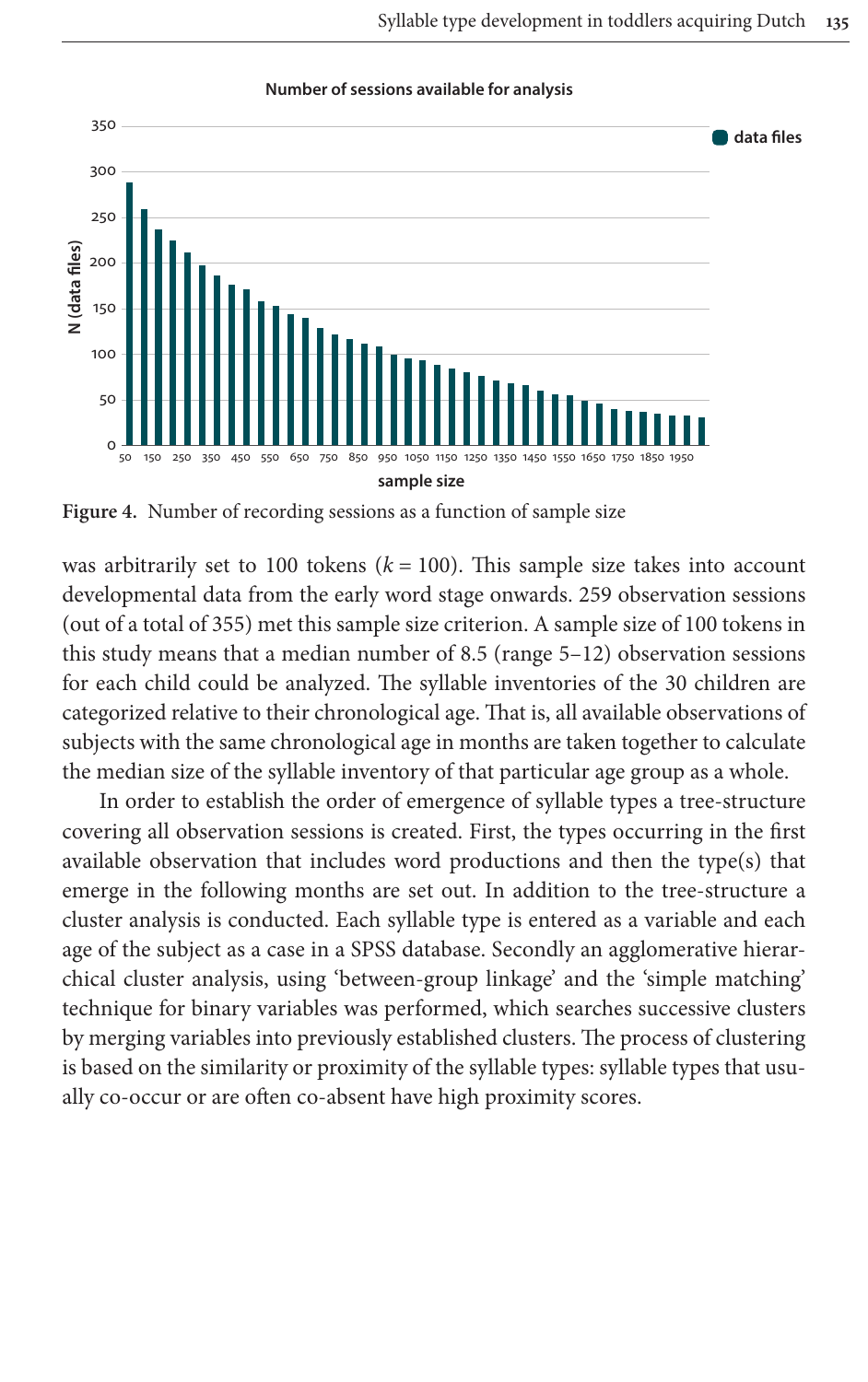### **[4](#page-17-0).2** Results

### **4.2.1** *Inventory size and content*

Table 5 shows the syllable inventories for the 30 subjects by chronological age. The median syllable inventory size increases from 4 to 6 syllable types during the time period from 13 to 24 months. Large ranges indicate that a lot of variability exists between the inventory sizes of the children at each chro[nologic](#page-17-0)al age. Moreover the distance between the child with the smallest and the largest syllable inventory increases with age. In other words, the range at 13 months of age is 3 to 6 types, whereas at age 24 months this range varies from 3 to 10 types. In Table 5 the scores for the 5th, 10th, 25th, 75th, 90th, and 95th percentile are given as well and show the development from the first occurring words to 24 months of age. Not until 20 months of age all 30 subjects are included in the analysis.

<span id="page-17-0"></span>**Table 5.** Median size (ranges), and percentiles of syllable inventory size as measured for 30 typically developing toddlers

| Chronological | 13             | 14             | 15             | 16             | 17             | 18             | 19             | 20             | 21             | 22             | 23             | 24             |
|---------------|----------------|----------------|----------------|----------------|----------------|----------------|----------------|----------------|----------------|----------------|----------------|----------------|
| age (months)  |                |                |                |                |                |                |                |                |                |                |                |                |
| # subjects    | 3              | $\overline{4}$ | 11             | 15             | 22             | 26             | 28             | 30             | 30             | 30             | 30             | 30             |
| median        | $\overline{4}$ | $\overline{4}$ | $\overline{4}$ | 5              | 5              | 5              | 5              | 5              | 5              | 5              | 6              | 6              |
| (range)       | $(3-6)$        | $(2-6)$        | $(2-7)$        | $(2-7)$        | $(2-8)$        | $(2-8)$        | $(2-8)$        | $(2-8)$        | $(2-8)$        | $(2-8)$        | $(3-10)$       | $(3-10)$       |
| pc 95         | 6              | 6              | 6              | 6              | 7              | 7              | 7              | 7              | 7              | 7              | 7              | 7              |
| pc 90         | 6              | 6              | 6              | 6              | 6              | 7              | 7              | 7              | 7              | 7              | 7              | 7              |
| pc 75         | 6              | $\overline{4}$ | $\overline{4}$ | 5              | 6              | 6              | 6              | 6              | 6              | 6              | 6              | 6              |
| pc 25         | 3              | 3              | $\overline{4}$ | $\overline{4}$ | $\overline{4}$ | $\overline{4}$ | $\overline{4}$ | 5              | 5              | 5              | 5              | 5              |
| pc 10         | 3              | 3              | 3              | 3              | $\overline{4}$ | $\overline{4}$ | $\overline{4}$ | $\overline{4}$ | $\overline{4}$ | $\overline{4}$ | $\overline{4}$ | $\overline{4}$ |
| pc 5          | 3              | 3              | 3              | 3              | 3              | 3              | $\overline{4}$ | $\overline{4}$ | $\overline{4}$ | $\overline{4}$ | $\overline{4}$ | $\overline{4}$ |

In addition to the syllable inventory size, the content of the inventories was established. Table 6 displays the number of children identified with a particular type in their inventories by chronological age.

Data are available from 13 months onwards. Starting from the age of 16 months a reasonable part of the group, at least 50% (indicated by the grey-shaded cells) used types V, CV, CVC in their word productions, closely followed by VC and CCV at respectively 17 and 19 months of age. By the age of 24 months, V, CV, and CVC have emerged in word productions of all subjects. Furthermore, syllable types VC and CCV are present in the speech data of at least half of the 30 children at the age of 24 months. Finally, CCVC, CVCC, and VCC only occur in data of 1 to 3 children by the age of 24 months.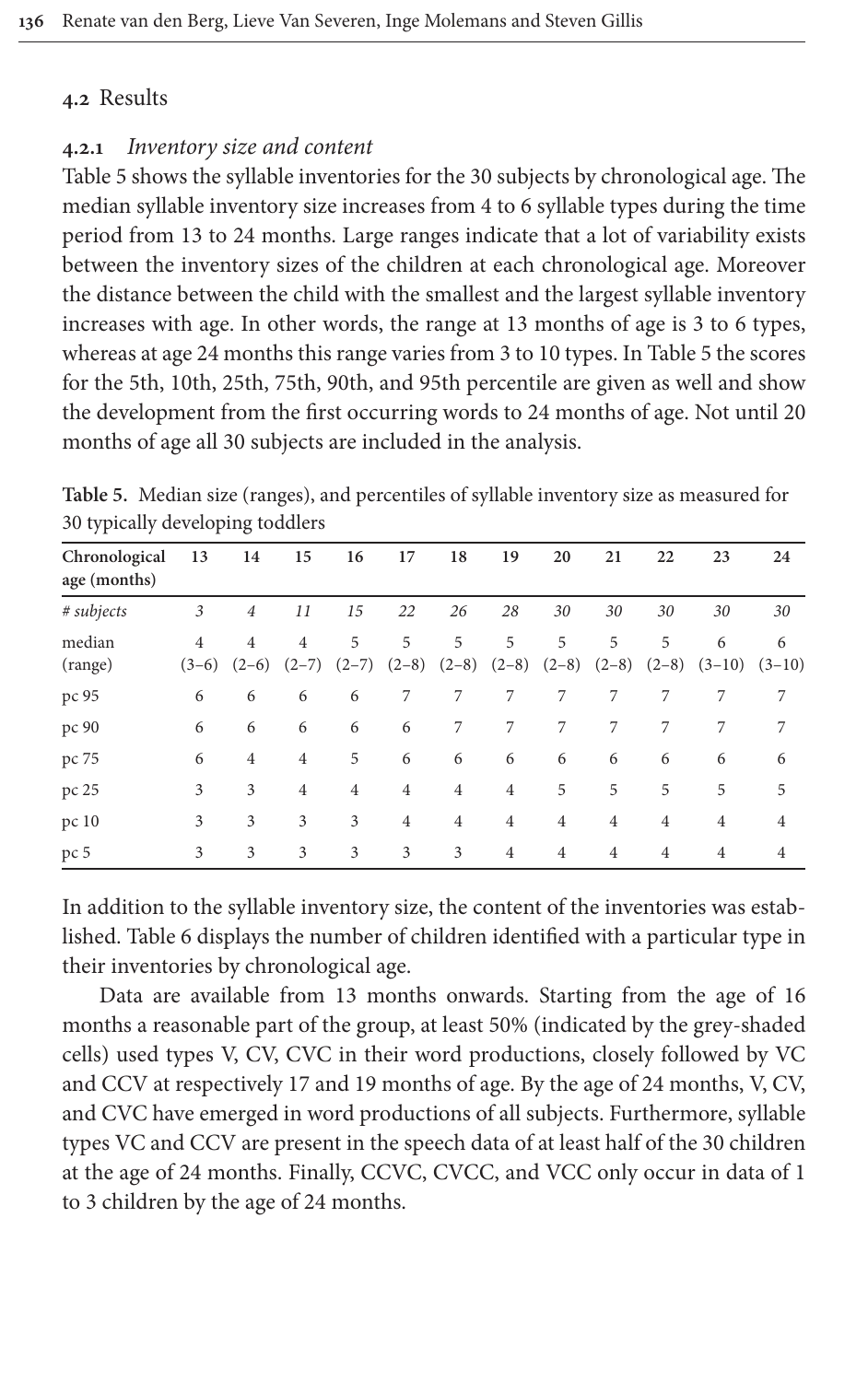|              | Syllable types |                |                |                |                |                |                |            |
|--------------|----------------|----------------|----------------|----------------|----------------|----------------|----------------|------------|
| Age (months) | <b>CV</b>      | $\mathbf{V}$   | <b>CVC</b>     | <b>VC</b>      | <b>CCV</b>     |                | CCVC CVCC      | <b>VCC</b> |
| 13           | 3              | 3              | 1              | 1              | $\overline{2}$ |                |                |            |
| 14           | $\overline{4}$ | $\overline{4}$ | $\overline{4}$ | 1              | 3              |                |                |            |
| 15           | 11             | 11             | 11             | $\overline{4}$ | 5              |                |                |            |
| 16           | 15             | 15             | 15             | 9              | 7              |                |                | 1          |
| 17           | 22             | 22             | 21             | 15             | 11             | $\overline{2}$ | $\overline{2}$ | 1          |
| 18           | 26             | 26             | 25             | 18             | 14             | $\overline{2}$ | 3              | 1          |
| 19           | 28             | 28             | 27             | 20             | 16             | 3              | 3              | 1          |
| 20           | 30             | 30             | 29             | 23             | 17             | 3              | 3              | 1          |
| 21           | 30             | 30             | 30             | 24             | 18             | 3              | 3              | 1          |
| 22           | 30             | 30             | 30             | 24             | 18             | 3              | 3              | 1          |
| 23           | 30             | 30             | 30             | 25             | 18             | 3              | 3              | 1          |
| 24           | 30             | 30             | 30             | 25             | 19             | 3              | 3              | 1          |

<span id="page-18-0"></span>**Table 6.** Syllable types in 30 typically developing toddlers relative to chronological age

### **4.2.2** *Order of emergence*

[Fi](#page-19-0)gure 5 shows a tree structure with the [emergen](#page-19-0)ce of syllable types. In the first observation session (indicated as "level I" in Figure 5) CV-V-CVC occur in all but one subject as indicated in the upper row of Figure 5. For 6 subjects (*n* = 6 in Figure 5) these were the only syllable types in their inventory. This core set of syllables is completed with VC ( $n = 7$ ) or CCV ( $n = 8$ ), or both VC and CCV ( $n = 6$ ). The remaining types, VCC, CVCC, and CCVC emerge only sporadically in the first observation session. Syllable type CCVCC does not show up yet in any of the subjects. For some children no additional types appear later in development than the ones emerging in the first observation session. Children who do not yet produce VC or CCV, or both types in the first observation, usually start to use these type(s) in one of the following sessions (indicated as level II or level III). A lot of variation is apparent after the emergence of types CV, V, CVC, VC, and CCV. When children produce a syllable type with a consonant cluster, they prefer to use an onset cluster, type CCV. Twenty out of thirty children start with this type of onset cluster. Only four children show a cluster in coda position. The empirical support of these proposed orders of emergence decreases the fewer children follow the developmental pathways.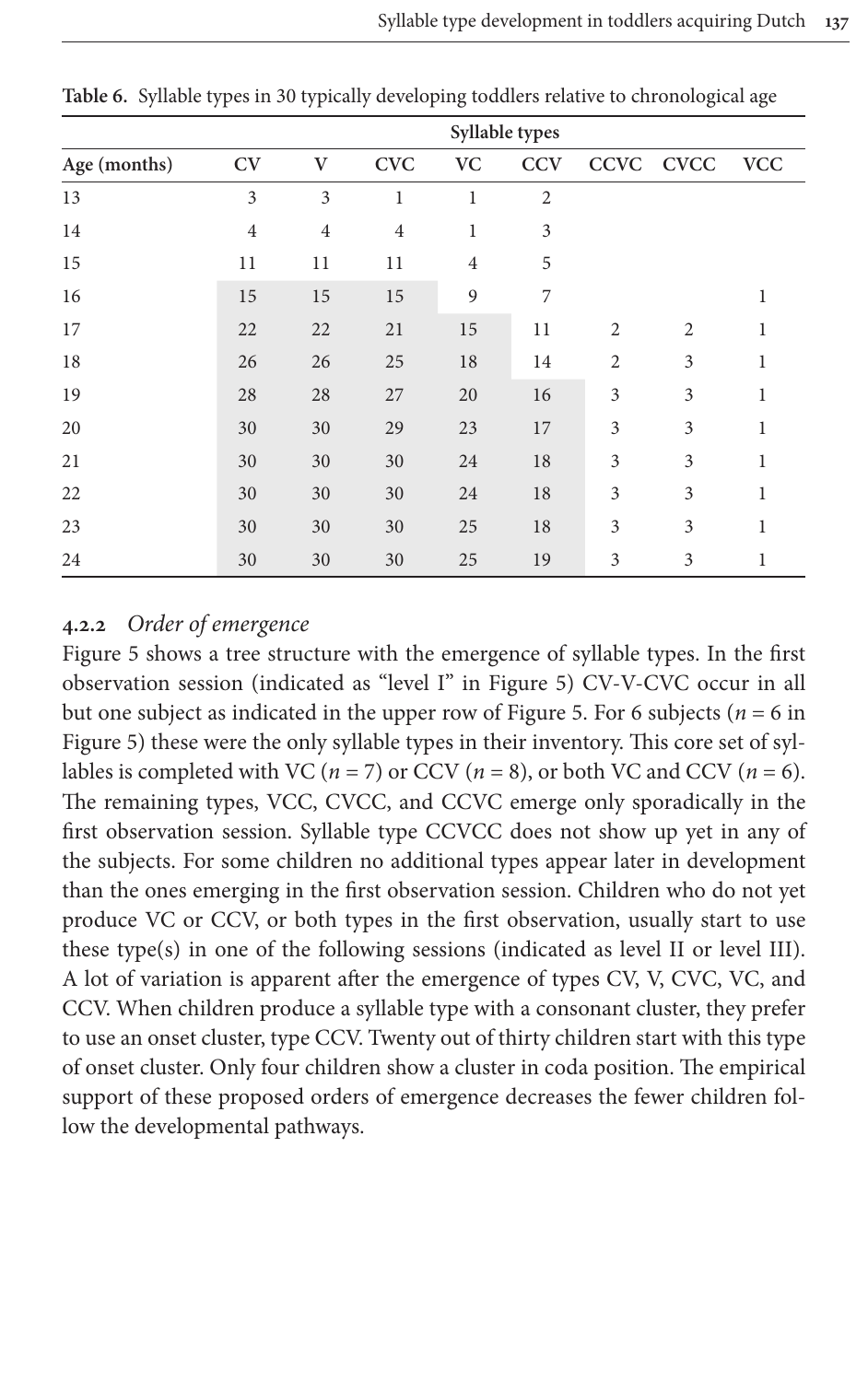

<span id="page-19-0"></span>[Fi](#page-20-0)gure 5. Order of emergence of syllable types

In addition to the order of emergence deduced from the tree structure, a hierarchical cluster analysis was conducted to identify syllable types that cluster together. Figure 6 illustrates the hierarchical cluster analysis in a dendogram and shows a coefficient to indicate the clusters' level of proximity. At the first level, types CV and V are clustered (cluster I), since these two syllable types always appear simultaneously, the coefficient is 1. At the second level a third syllable type, CVC, is added to this cluster, with a coefficient of 0.99. Turning to the next two levels, type VC and type CCV are added to cluster I with respectively coefficients of 0.74 and 0.55. In other words, five types are now clustered in cluster I: CV, V, CVC, VC, and CCV. At the same time a second cluster is created. Types VCC and CCVCC are not directly clustered to cluster I (CV-V-CVC) but start a new cluster (II) and show a coefficient of proximity of 0.97. Type CCVC is linked to cluster II in the next level and also type CVCC is connected to this cluster with proximity coefficients of respectively 0.90 and 0.89. Hence, cluster II consists of types VCC, CCVCC, CCVC, and CVCC. Ultimately, cluster I and cluster II are combined at the final level. However, the coefficient of 0.18 indicates that the clustering of all the nine syllable types is not very strong. This implies that at this point, in developmental terms, fairly dissimilar (parts of) clusters are combined.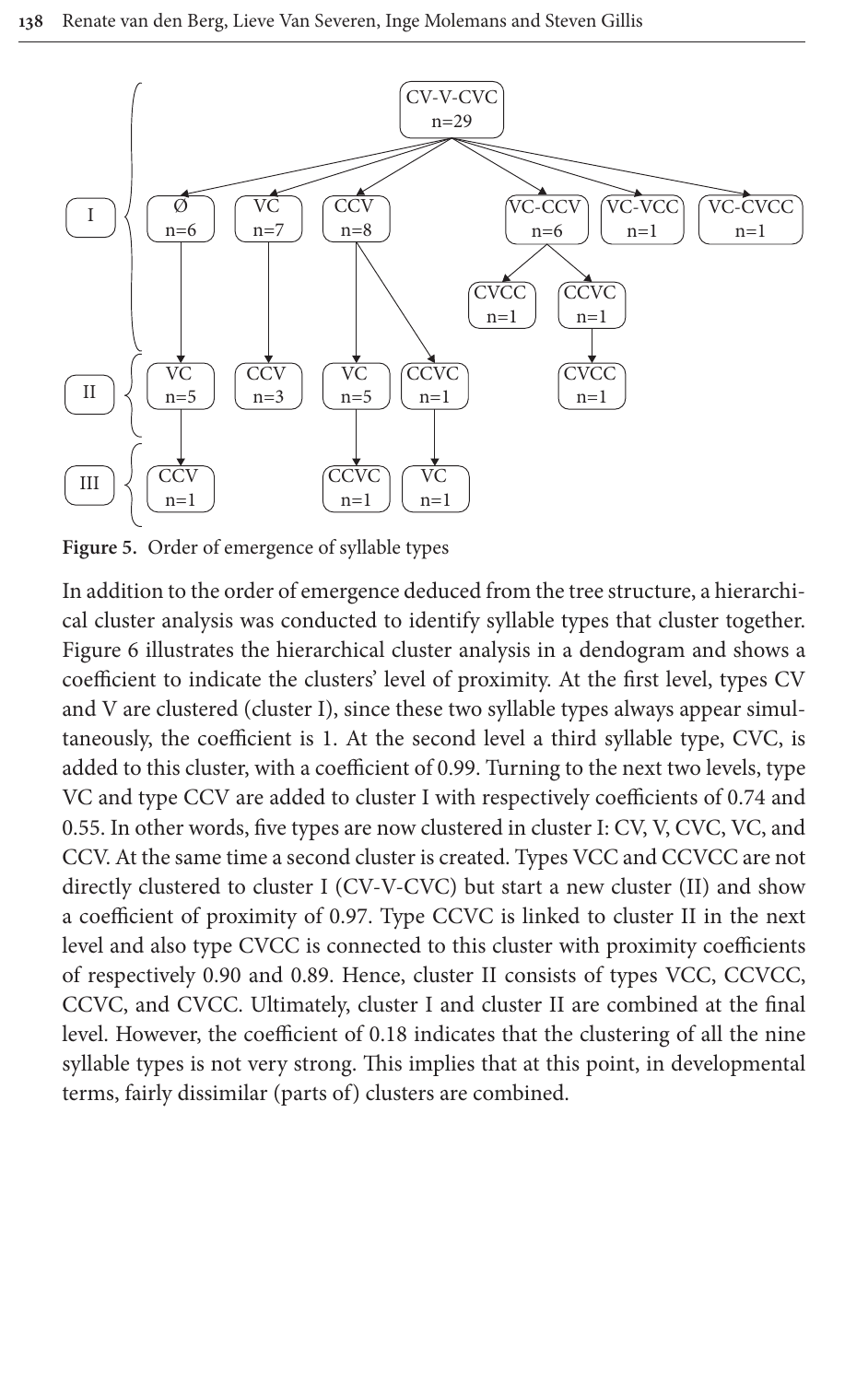

<span id="page-20-0"></span>**Figure 6.** Dendogram representing clusters of syllable types

### **4.3** Discussion

Study 3 implemented a stringent procedure to chart out the expansion of the syllable inventory in early word productions of 30 toddlers acquiring Dutch. Relative to chronological age, the median syllable inventory increased with 2 syllable types; starting from 4 types at 13 months to 6 types at 24 months of age. At the age of 24 months the number of syllable types ranged from 3 to 10 different types. Thus, children with similar ages differed considerably as to their inventory size.

As to the order of emergence of syllable types in children's word productions, often almost all types used in the investigated time span already appeared during the first observation session. But, for two thirds of the children an additional type occurred in a successive observation. One strong finding was that all children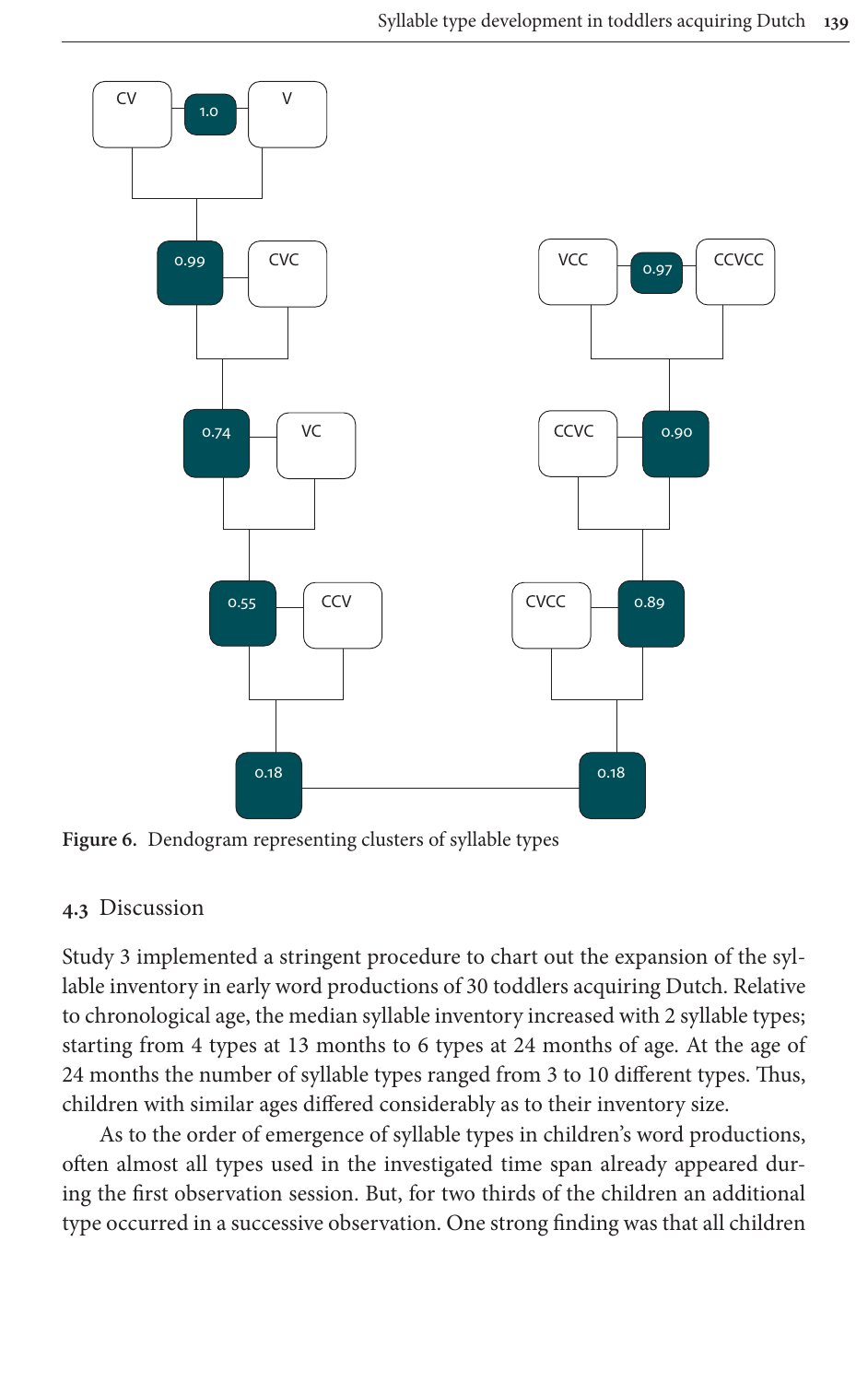(with the exception of one) started with at least the syllable types CV, V, and CVC. Usually, the syllable types VC, CCV, or both emerged simultaneously or after the emergence of CV, V, and CVC. When children produced a syllable type with a consonant cluster, they preferred to use an onset cluster, type CCV. Nonetheless sometimes also other types with a consonant cluster in either onset or coda position emerged. However, no clear order of emergence could be determined for these remaining types.

Similarly, no order of occurrence could be defined for the types that emerged simultaneously in the first observation. For instance, S18 used CCV already in the first observation session and prior to VC, while S19 did not produce VC or CCV [in](#page-19-0) the first observation, but in the following observation sessions VC occurred prior to CCV.

Overall, the hierarchical cluster analysis corroborates the findings shown in Figure 5. Particularly syllable types CV, V, and CVC cluster together very strongly and this cluster is very often linked to syllable type VC, and together with CCV these four types constitute the *first type* cluster. Hence, this cluster contains all syllable types that emerge in the first observation session of the majority of children. The remaining syllable types with onset, coda, or both consonant clusters are connected in a second cluster as well. This cluster comprises syllable types that typically do not co-occur with types in the first type cluster or do not even mutually co-occur.

# **5. General discussion and conclusion**

The principal aim of this paper was to investigate syllable inventories on the basis of transcriptions of spontaneous speech of thirty toddlers acquiring Dutch. In order to arrive at a methodologically sound description of the linguistic production of young children, differences between children's speech volubility were taken into account resulting in the articulation of an explicit and formally defined procedure for compiling syllable inventories.

# **5.1** Methodological issues in syllable inventory studies

How to chart syllable inventories in spontaneous speech corpora? Inspection of the literature shows that often various selection criteria were applied to compile a speech sample. Strikingly, there is no consensus about the procedure. Studies varied in their word- and syllable selection criteria, sample size selection, and unit of selection.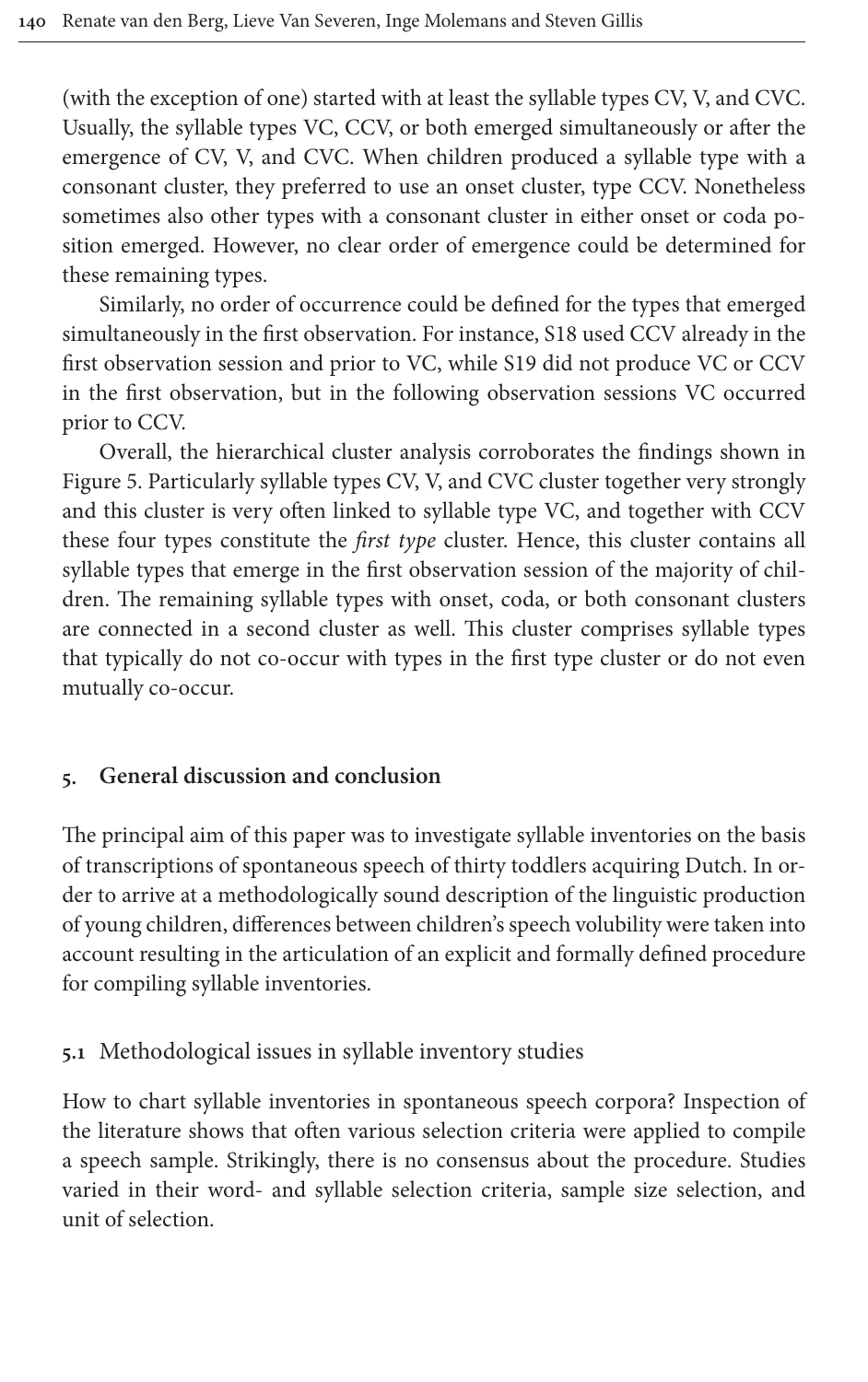[A](#page-26-2) first question [was whether differences i](#page-26-0)[n selection criteria](#page-26-8) lead [to diffe](#page-26-2)rences in the syllable inventories. Therefore, the first study compared three procedures, viz. the ones adopted from Stoel-Gammon (1987), Thal et al. (1995), and Levelt et al. (2000). The comparison between the three procedures, which differed in their selection criteria, resulted in substantial differences in the syllable inventories. Thus, ideally one identical procedure to chart out syllable inventories should be used in the literature in order for results to be comparable.

# **5.2** The relationship between amoun[t of speech data and](#page-26-3) [syllable invent](#page-26-4)ory size

[In the second study](#page-26-6) [one critical, though often](#page-26-7) neglected factor, i.e. sample size and its effect on the syllable inventory [was tested \(Hutchins et al., 2005; Rowland](#page-26-12) et al., [2008; Taelman et](#page-26-12) al., 2005; Tomasello & Stahl, 2004). Indeed, a lot of variation in children's volubility was shown resulting in considerable differences in the number of word and syllable tokens (see also Molemans, Van Severen, Van den Berg, Govaerts, & Gillis, 2010). The current study yielded for thirty children a positive correlation between the selected sample size and the syllable inventory size. Thus, the larger the number of syllable tokens in an observation session, the larger the inventory size. Notwithstanding this obvious link between sample size and syllable inventory size, prior studies did not, or inappropriately, control for sample size.

It is remarkable that the majority of syllable inventory studies did not address the issue of sample size explicitly or did so in an imprecise way. The present paper shows that disregarding a controlled sample size has fundamental consequences for the out[comes of inventory studies. This finding](#page-25-6) [has serious consequenc](#page-26-13)es. For [instance, sy](#page-26-10)[llable type development has been stu](#page-26-14)[died in typically](#page-26-8) developing children in comparison with late-talking children or children with Specific Language Impairment (e.g. Carson, Klee, Carson, & Hime, 2003; Paul & Jennings, 1992; Pharr et al., 2000; Rescorla & Berns[tein Ratner, 1996;](#page-25-6) [Thal et al., 1995\).](#page-26-8) An important observation is that the SLI and late-talking children have smaller syllable type inventories and delayed development of complex syllable types as compared to typically developing age-matched peers (Carson et al., 2003; Thal et al., 1995). However, late-talkers and SLI children are typically less voluble than typically developing children, and hence their speech samples differ in size as compared to typically developing children. The significant positive correlation between sample size and inventory size revealed in the second study of this paper implies that sample size should be controlled in order to validly compare results. Thus, when researchers neglect the selection of a balanced sample size, differences between language-delayed and typically developing children may well be the result of the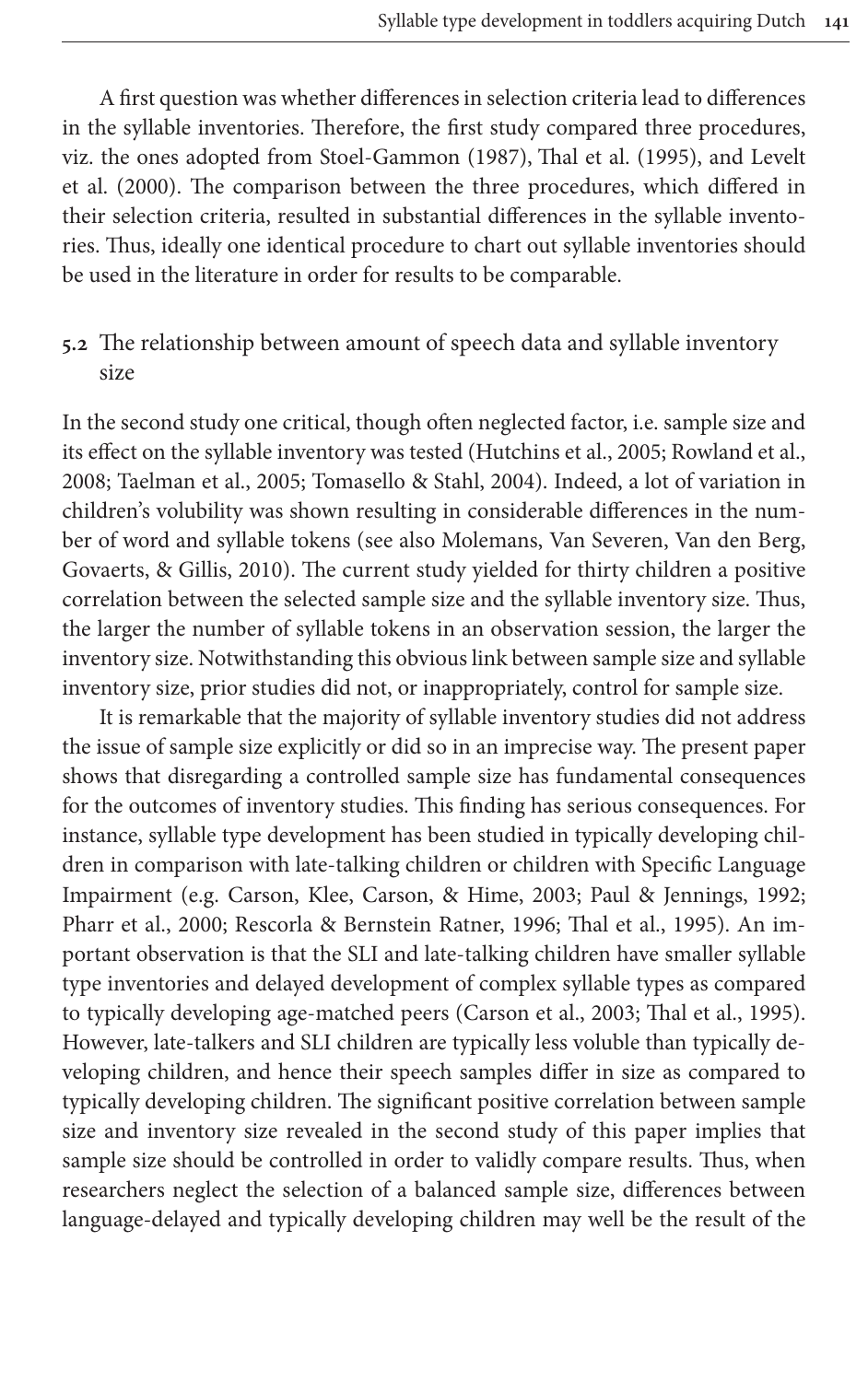method applied in the study and not necessarily characteristic of the children's impaired speech.

### **5.3** Syllable inventory size, content, and order of emergence: A new procedure

In the final study a new procedure w[as introduce](#page-25-4)[d to address syllable in](#page-25-5)ventory development. An empirically underpinned methodology with a fixed sample size to determine syllable inventories was proposed. To control for sampling bias, a normalization procedure was implemented (Efron, 1979; Hesterberg et al., 2005).

The inventories of 30 toddlers acquiring Dutch were establi[shed rela](#page-26-15)tive to [child](#page-26-15)ren's chronological age. Median inventory sizes increased from 4 to 6 syllable types from age 13 to 24 months. However, a lot of variation was noticed in the size of the inventories of children of the same age. Analyzing the same dataset, Van den Berg (2012) found that, contrary to the comparison by chronological age, the comparison by lexicon size, i[.e. the cumulative nu](#page-26-15)mber of word types, did not show as much variation as indicated by the smaller ranges of usually 2 to 3 types. Hence, children that have a more or less similar linguistic level, i.c. lexicon size, also have similar syllable inventory sizes. Van den Berg (2012) compared the correlation coefficients of lexicon size and inventory size on the one hand and chronological age [and inventory size on th](#page-26-16)e other hand. The larger correlation coefficient between lexicon size and inventory size indicated that lexicon size is a slightly better predictor of (syllable) inventory size than chronological age. This corroborates the findings of Stoel-Gammon (2011) who concludes that phonological skills are more tightly related to the lexicon (or "lexical age") of children than to their chronological age. Therefore, it is recommended to investigate children's phonological abilities, such as drawing syllable inventories, also in relation to their lexicon size.

As to the content of the syllable inventories, children's early words show a limited number of syllable types and they continue to make use of only these types long after word-onset. The syllable types available in the early lexical stage were V, CV, VC, CVC and CCV. Only few children acquired additional types (CCVC, CVCC and VCC) during this time period. In sum, children did not rapidly increase their syllable inventory within the early lexical stage.

Besides inventory size and content, the order of syllable type emergence in toddlers' word productions was investigated. A core set of syllable types, i.e. CV, V, and CVC, were already used during the first observation of all (but one) of the children. Most children acquired type VC, type CCV, or both types together with or soon after this initial set of syllable types had emerged. In sum, in early lexical productions a relatively invariant pattern of syllable type emergence, but over time this pattern becomes more and more variable. Later in development several paths of development were differentiated without any apparent consistent line.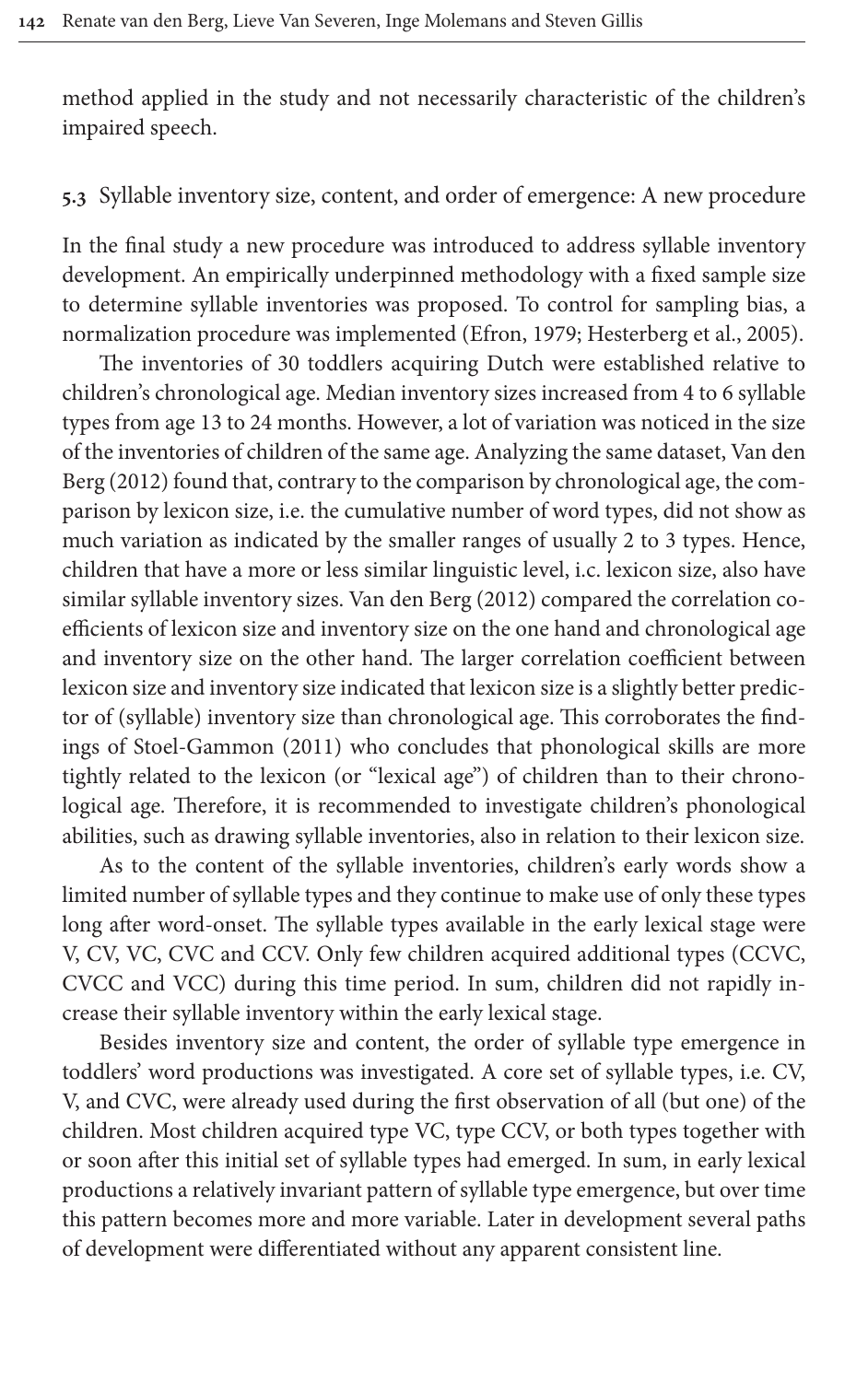### **5.4** Theoretical implications

When [establishing the](#page-25-1) ord[er of emergence of s](#page-26-2)yllable types in children, researchers tend to search for invari[ant patterns exhibi](#page-26-2)ted by all children. Cases in point for Dutch are Fikkert (1994) and Levelt et al. (2000). A typical outcome of these studies is that particular syllable types emerge prior to others, yielding distinct developmental stages. For instance, Levelt et al. (2000) indicated a straightforward developmental path at the start of development followed by two additional pathways later in development with regard to consonant cluster development. However, no such strictly differentiated developmental stages account for the entire developmental trajectory of syllable types of any of the 30 subjects in the present study. Only one invariant pattern was found: a fixed set of syllable types emerges at the very start of the lexical stage, consisting of CV, V and CVC syllables. But the pattern of development became far le[ss general over t](#page-25-1)ime indicating substantial variation in the emergence of syllable types between the subjects.

Invariant patterns of development imply that children go through particular developmental stages. For instance, Fikkert (1994) reported that during the first lexical stage the coda position remains empty. However, our results show that almost all children produce coda elements in their early word productions. The data reported in the present paper did not reveal one developmental path along which children expand their syllable inventory. The analysi[s yielded some](#page-25-7) general [lines of development but at the](#page-25-2) [same time also considerable varia](#page-26-17)t[ion betwe](#page-26-18)en the [30 toddlers. This fi](#page-26-18)[nding corroborates previous studies that de](#page-26-19)[monstrated](#page-27-2) varia[tion between chi](#page-27-2)ldren in their phonological development (a.o. Demuth, 1997; Grijzenhout & Joppen-Hellwig, 2002; Stoel-Gammon & Cooper, 1984; Vihman, Ferguson, & Elbert, 1986; Vihman, DePaolis, & Keren-Portnoy, 2009; Vogel Sosa & Stoel-Gammon, 2006).

Taken together, in keeping with previous studies, simple syllable types emerged prior to complex types in the spontaneous speech samples of 30 typically developing toddlers. Nevertheless, syllable types CV, V, and CVC emerge *simultaneously* and are the first types to occur in the lexical period of children.

### **5.5** Conclusion

The present study investigated methodological issues that play an important role in measuring children's spontaneous speech, such as charting a syllable type inventory. It was shown that different selection criteria substantially influence the syllable inventory in terms of size and content. Since the replicated procedures did not implement a restriction on the amount of data it was plausible that the size of the speech samples affected the outcomes. Indeed, the influence of the sample size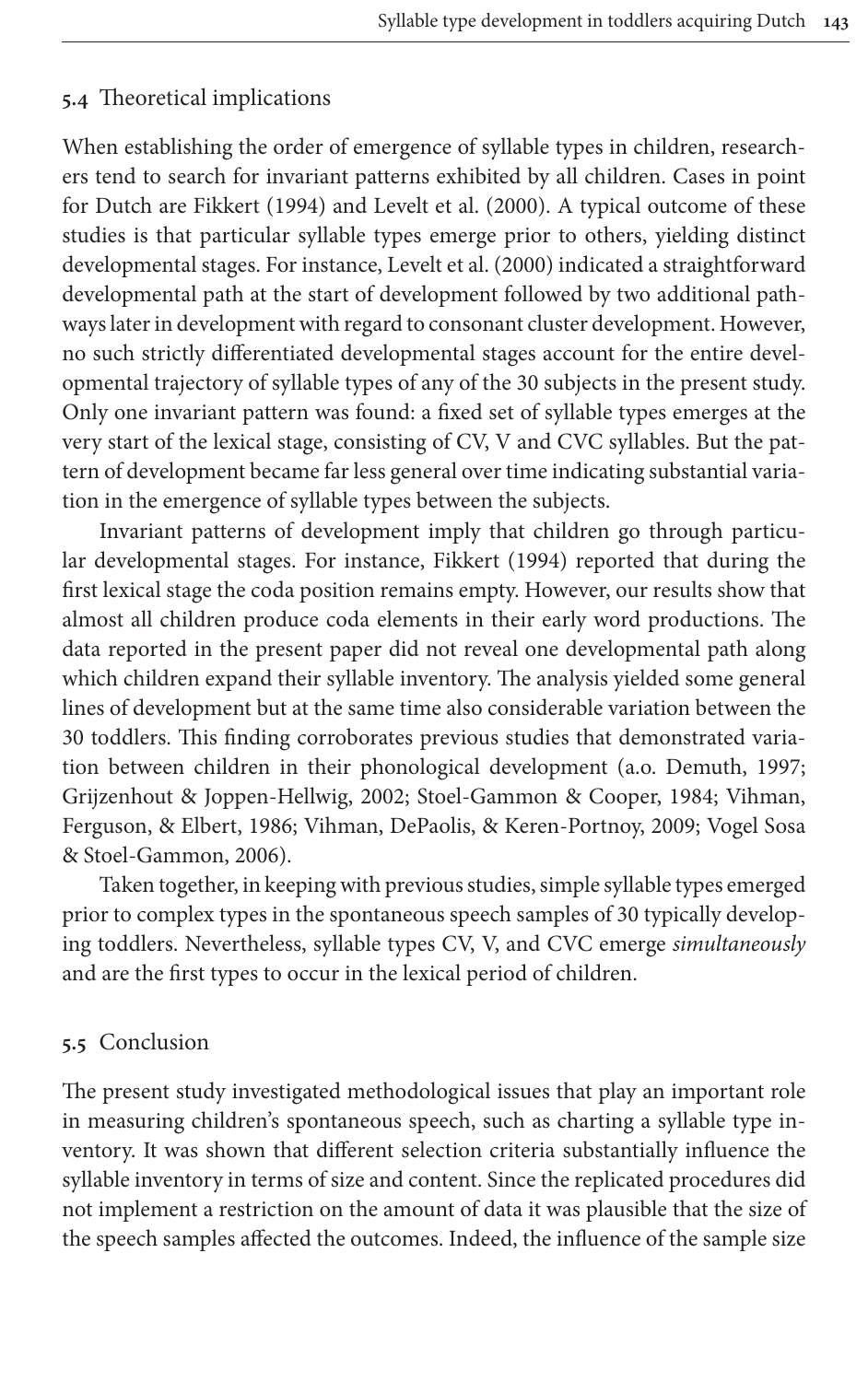on the syllable inventory size was significant: sample size is positively correlated to the amount of syllable types. A new, empirically underpinned procedure to reliably compare phonological development, in which a fixed sample size equal for all data points and for all children is recommended, was proposed. The implementation of a bootstrapping procedure showed that very young children acquiring Dutch start consistently with syllable types CV, V, and CVC to produce their first words. The next types to occur were VC and CCV, though this pattern was less consistent. The order of emergence of the remaining syllable types was characterized by a lot of inter-individual variation, though onset clusters were the first clusters to appear in the majority of children.

Although this paper covered several important issues which are relevant for the methodology of drawing syllable inventories, some issues were left aside in the analyses, e.g. variables such as word length, stress pattern, position of the syllable within a word. It goes without saying that all of the above variables play important roles for syllables and influence the syllable type inventory. However, it was out of the scope of this paper to consider the syllable type in all these different linguistic situations.

#### <span id="page-25-6"></span>**References**

- Carson, P., Klee, T., Carson, D. K., & Hime, L. [K. \(2003\). Phonological profiles of 2-ye](http://tst-centrale.org/images/stories/producten/documentatie/cgn_website/doc_Dutch/topics/index.htm)ar-olds [with delayed language development: Predicting cli](http://tst-centrale.org/images/stories/producten/documentatie/cgn_website/doc_Dutch/topics/index.htm)nical outcomes at age 3. *American Journal of Speech-Language Pathology*, 12, 28–39.
- <span id="page-25-7"></span><span id="page-25-4"></span>Corpus Gesproken Nederlands. Retrieved from <http://tst-centrale.org/images/stories/producten/documentatie/cgn\_website/doc\_Dutch/topics/index.htm>
- <span id="page-25-3"></span>Demuth, K. (1997). *Variation in acquisition: An optimal approach*. Bloomington, IN: Indiana University Linguistic Club.
- Efron, B. (1979). Bootstrap methods: Another look at the jackknife. *[The Annals of Stati](http://lands.let.ru.nl/literature/elffers.2005.1.pdf)stics*, 7, 1–26.
- <span id="page-25-1"></span>[Elffers, B., Van](http://lands.let.ru.nl/literature/elffers.2005.1.pdf) Bael, C., & Strik, H. (2005). *ADAPT: Algorithm for dynamic alignment of phonetic transcriptions*. (Internal report retrieved from the Department of Language and Speech). Radboud University, Nijmegen. Available from <http://lands.let.ru.nl/literature/ elffers.2005.1.pdf>
- <span id="page-25-2"></span><span id="page-25-0"></span>Fikkert, P. (1994). *On the acquisition of prosodic stress*. Unpublished doctoral dissertation, University of Leiden.
- <span id="page-25-5"></span>Goldstein, B., & Cintron, P. (2001). An investigation of phonological skills in Puerto Rican Spanish-speaking 2-year-olds. *Clinical Linguistics & Phonetics*, 15(5), 343–361.
- Grijzenhout, J., & Joppen-Hellwig, S. (2002). The lack of onsets in German child phonology. In I. Lasser (Ed.), *The process of language acquistion* (pp. 319–339). Frankfurt: Peter Lang.
- Hesterberg, T. C., Moore, D. S., Monaghan, S., Clipson, A., & Epstein, R. (2005). *Bootstrap methods and permutation tests*. New York, NY: W. H. Freeman.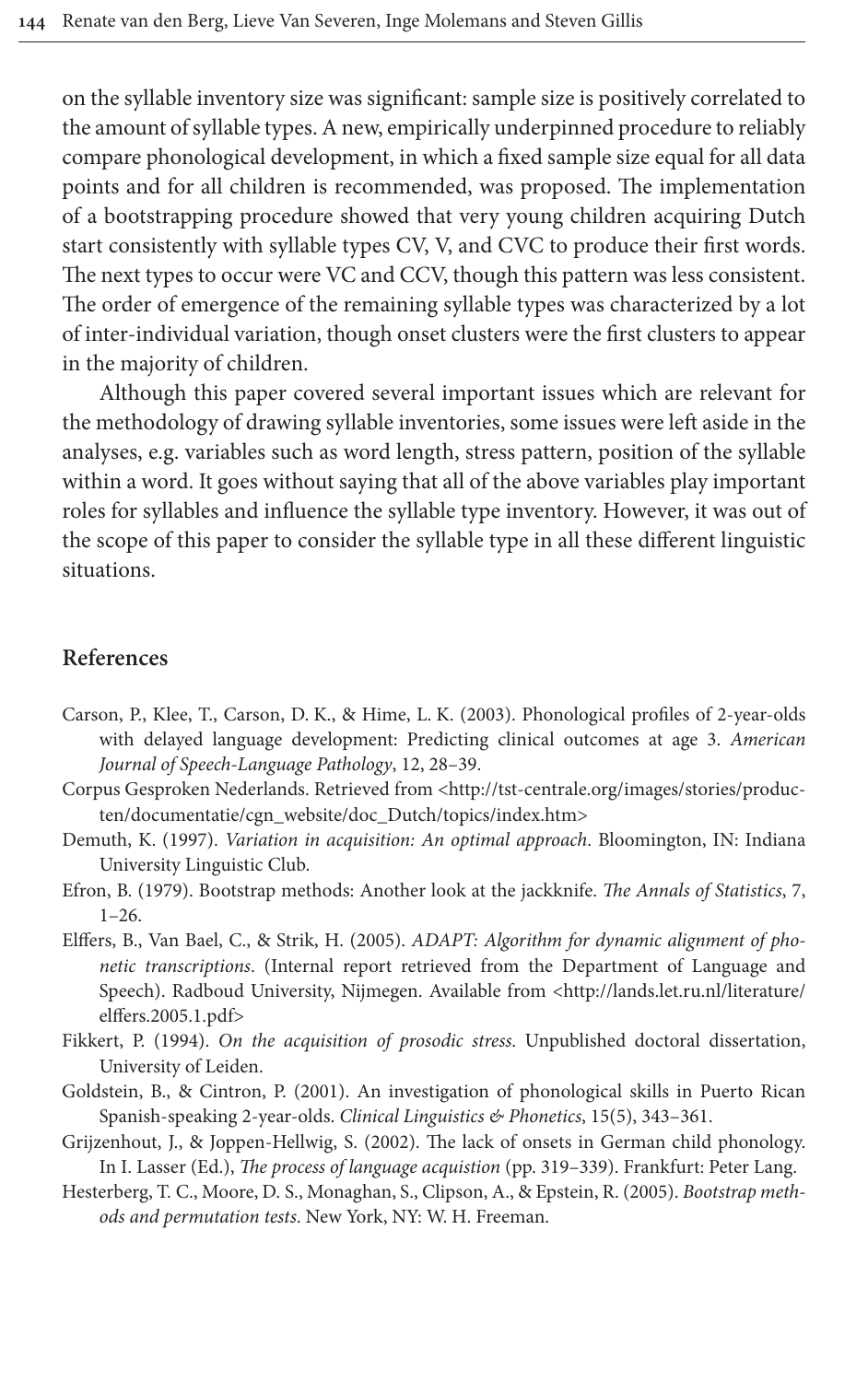- <span id="page-26-3"></span>Hutchins, T. L., Brannick, M., Bryant, J. B., & Silliman, E. R. (2005). Methods for controlling amount of talk: Difficulties, considerations and recommendations. *First Language*, 25(3), 347–363.
- <span id="page-26-1"></span>Keren-Portnoy, T., Majorano, M., & Vihman, M. M. (2009). From phonetics to phonology: The emergence of first words in Italian. *Journal of Child Language*, 36, 235–267.
- <span id="page-26-2"></span>Levelt, C. C., Schiller, N. O., & Levelt, W. J. M. (2000). The acquisition of syllable types. *Language Acquisition*, 8(3), 237–264.
- <span id="page-26-9"></span>MacWhinney, B. (2000). *The CHILDES Project: Tools for analyzing talk*. Mahwah, NJ: Lawrence Erlbaum Associates.
- <span id="page-26-12"></span>Molemans, I., Van Severen, L., Van den Berg, R., Govaerts, P., & Gillis, S. (2010). Spraakzaamheid van Nederlandstalige baby's en peuters [Speech volubility in Dutch-speaking babies and toddlers]. *Logopedie*, 23, 12–23.
- <span id="page-26-13"></span>Paul, R., & Jennings, P. (1992). Phonological behavior in toddlers with slow expressive language development. *Journal of Speech and Hearing Research*, 35, 99–108.
- <span id="page-26-10"></span>Pharr, A. B., Bernstein Ratner, N., & Rescorla, L. (2000). Syllable structure development of toddlers with expressive specific language impairment. *Applied Psycholinguistics*, 21, 429–449.
- <span id="page-26-14"></span>Rescorla, L., & Bernstein Ratner, N. (1996). Phonetic profiles of toddlers with specific expressive language impairment (SLI-E). *Journal of Speech and Hearing Research*, 39(1), 153–166.
- <span id="page-26-4"></span>Rowland, C. F., Fletcher, S. L., & Freundenthal, D. (2008). How big is big enough? In H. Behrens (Ed.), *Corpora in language acquisition research: History, methods, perspectives* (pp. 1–24). Amsterdam: John Benjamins.
- <span id="page-26-5"></span>Schiller, N. O., Meyer, A. S., Baayen, H. R., & Levelt, W. J. M. (1996). A comparison of lexeme and speech syllables in Dutch. *Journal of Quantitative Linguistics*, 3(1), 8–28.
- <span id="page-26-17"></span>Stoel-Gammon, C., & Cooper, J. A. (1984). Patterns of early lexical and phonological development. *Journal of Child Language*, 1(1), 247–271.
- <span id="page-26-0"></span>Stoel-Gammon, C. (1987). Phonological skills of 2-year-olds. *Language, Speech, and Hearing Services in Schools*, 18, 323–329.
- <span id="page-26-16"></span>Stoel-Gammon, C. (2011). Relationships between lexical and phonological development in young children. *Journal of Child Language*, 38(1), 1–34.
- <span id="page-26-6"></span>Taelman, H., Durieux, G., & Gillis, S. (2005). Notes on Ingram's whole-word measures for phonological development. *Journal of Child Language*, 32, 391–405.
- <span id="page-26-8"></span>Thal, D. J., Oroz, M., & McCaw, V. (1995). Phonological and lexical development in normal and late-talking toddlers. *Applied Psycholinguistics*, 16, 407–424.
- <span id="page-26-7"></span>Tomasello, M., & Stahl, D. (2004). Sampling children's spontaneous speech: How much is enough? *Journal of Child Language*, 31, 101–121.
- <span id="page-26-15"></span>Van den Berg, R. (2012). *Syllables inside out. A longitudinal study of the development of syllable types in toddlers acquiring Dutch: A comparison between hearing impaired children with a cochlear implant and normally hearing children*. Unpublished doctoral dissertation, University of Antwerp.
- <span id="page-26-18"></span>Vihman, M. M., Ferguson, C. A., & Elbert, M. (1986). Phonological development from babbling to speech: Common tendencies and individual differences. *Applied Psycholinguistics*, 7, 3–40.
- <span id="page-26-11"></span>Vihman, M. M., & McCune, L. (1994). When is a word a word? *Journal of Child Language*, 21, 517–542.
- <span id="page-26-19"></span>Vihman, M. M., DePaolis, R. A., & Keren-Portnoy, T. (2009). A dynamic systems approach to babbling and words. In E. L. Bavin (Ed.), *The Cambridge Handbook of Child Language* (pp. 163–182). Cambridge: Cambridge University Press.